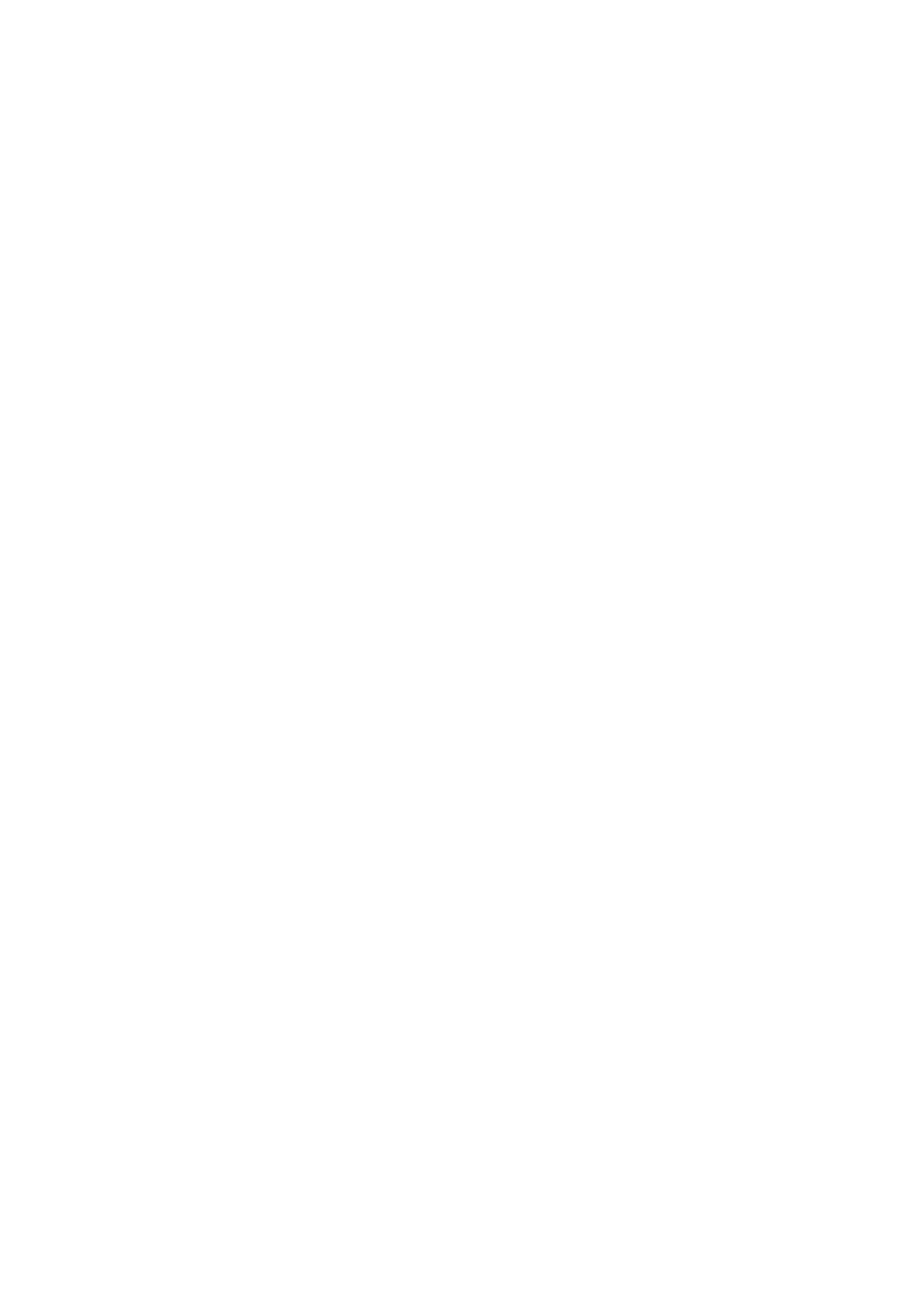# **MATTERS OF RELEVANCE ARISING FROM THE FIFTH CONFERENCE OF THE PARTIES TO THE CONVENTION ON BIOLOGICAL DIVERSITY**

# **1. INTRODUCTION**

1. The FAO Conference, at its Twenty-eighth Session in November 1995, stressed the importance of an integrated approach and full cooperation with the Conference of the Parties to the Convention on Biological Diversity (CBD) and considered that the Commission on Genetic Resources for Food and Agriculture, with its broadened mandate covering all components of biodiversity of relevance to food and agriculture, would provide for effective cooperation with the Conference of the Parties. To this end, the Commission regularly informs the Conference of the Parties of its progress in relevant areas and in particular has provided inputs to the development of the Convention's work programmes related to biological diversity for food and agriculture. To facilitate this task, a Memorandum of Cooperation between FAO and the CBD Secretariat was signed in September 1997, and FAO supports the CBD Secretariat through the secondment of a programme officer for agricultural biodiversity and the development of a joint programme of work.

2. The Conference of the Parties to the Convention on Biological Diversity has recognised the "specific nature of agricultural biodiversity and its distinctive features and problems requiring distinctive solutions",<sup>1</sup> and the leading role of FAO in agricultural biodiversity. The Conference of the Parties has consistently given its support to the work of the Commission, notably the development of the *Global Plan of Action for the Conservation and Sustainable Utilization of the Plant Genetic Resources for Food and Agriculture* and the revision of the International Undertaking on Plant Genetic Resources for Food and Agriculture.

3. At its Fifth meeting in Nairobi in May 2000, the Conference of the Parties: made a number of references to FAO, the Commission and its Global System for Plant Genetic Resources for Food and Agriculture.<sup>2</sup> In particular:

- (i) it recognized the role and mandate of the CGRFA in the CBD programme of work on agricultural biodiversity and invited FAO to support the development and implementation of such programme;
- (ii) it invited FAO and the Commission to inform Conference of the Parties of its initiatives in the area of Genetic Use Restriction Technologies (GURTs);
- (iii) it noted the role of the *Global Plan of Action*, and the Global System for Plant Genetic Resources for Food and Agriculture and the International Undertaking, in deciding the future establishment of a Global Strategy for Plant Conservation;
- (iv) it recognized the potential contribution of the revised International Undertaking to the implementation of the Convention, particularly its programme of work on agricultural biodiversity, urged prompt finalization of the negotiations, and affirmed its willingness that the Undertaking become a legally binding instrument with strong links to both FAO and the CBD.<sup>3</sup>

4. This document provides information on the above matters, and other issues of relevance to the work of this Working Group discussed at that meeting.

<sup>&</sup>lt;sup>1</sup> UNEP/CBD/COP/5/23, Decision II/15.

<sup>&</sup>lt;sup>2</sup> UNEP/CBD/COP/5/23, Decision V/5 on agricultural biodiversity, also reproduced in the Annex to this document.

<sup>&</sup>lt;sup>3</sup> UNEP/CBD/COP/5/23, Decision V/5 and V/23.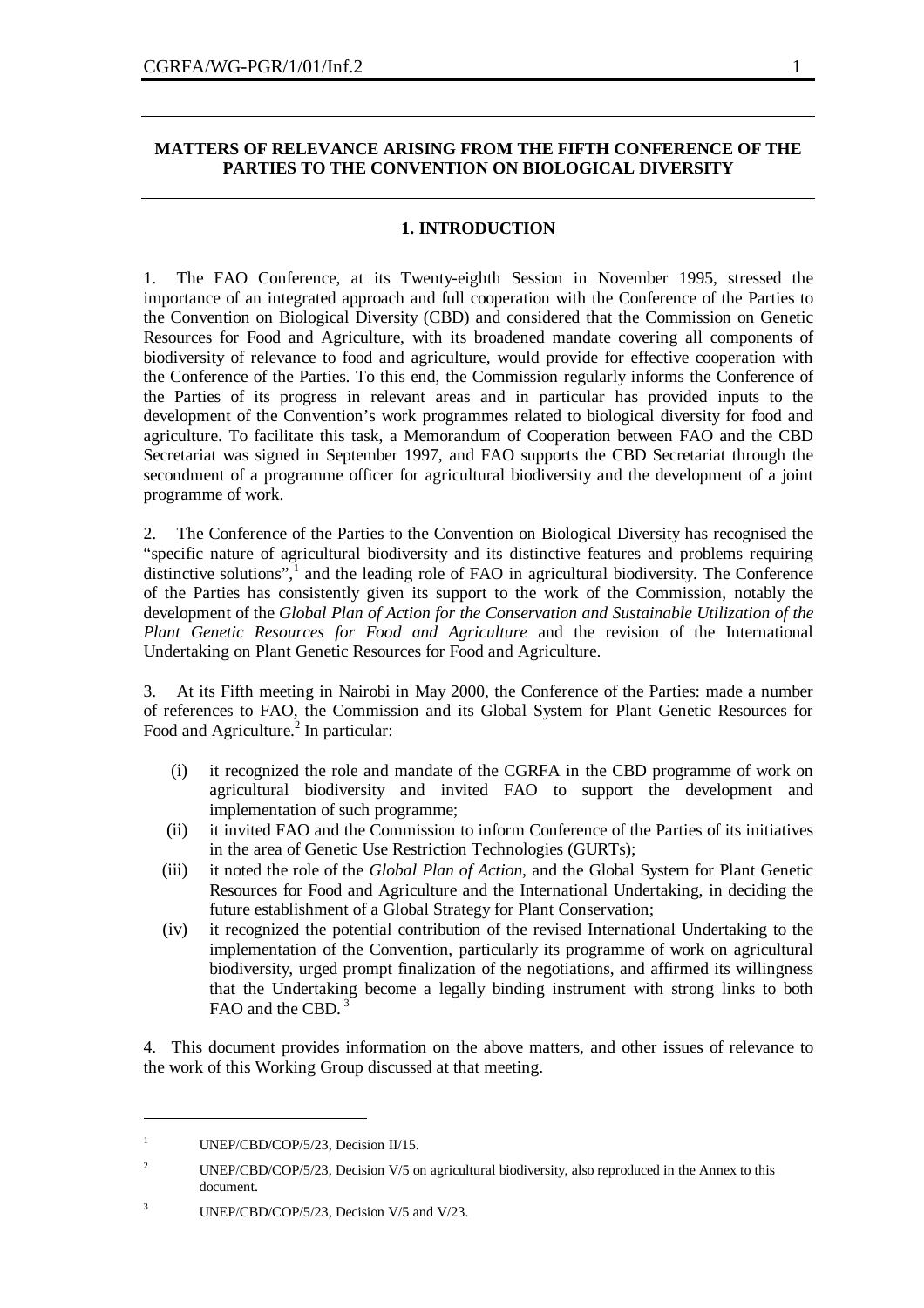# **2. MATTERS OF DIRECT RELEVANCE TO THE WORKING GROUP ON PLANT GENETIC RESOURCES FOR FOOD AND AGRICULTURE**

# *The CBD programme of work on agricultural biodiversity*

- 5. In its Decision V/5, the Conference of the Parties adopted a programme of work on agricultural biodiversity.<sup>4</sup> The programme of work contributes to the implementation of CBD Decision III/11, adopted by the Conference of the Parties in 1996. It was developed by FAO in collaboration with the CBD Secretariat, at the invitation of the Conference of the Parties,<sup>5</sup> based on the main findings of an assessment of ongoing activities and existing instruments.
- 6. The programme of work on agricultural biodiversity comprises four programme elements:
	- (i) Assessments (1);
	- (ii) Adaptive management (2);
	- (iii) Capacity building (3); and
	- (iv) Mainstreaming (4).

7. Besides plant and animal genetic resources, the programme of work addresses components of agricultural biodiversity that provides services such as nutrient cycling, pest and disease regulation, pollination, and wider ecological services; abiotic factors which have a determining effect on these aspects of agricultural biodiversity; and socio-economic and cultural dimensions, such as traditional and local knowledge, and other.

8. The Conference of the Parties has invited FAO to support the development and implementation of this programme of work, which was developed bearing in mind the need to build upon existing agreed international plans of action, programmes and strategies. In particular, with regard to plant genetic resources for food and agriculture, the *Global Plan of Action* is mentioned. Specific activities carried out by FAO and the Commission in the framework of the *Global Plan of Action* for its implementation and monitoring, and other related activities should therefore be considered in this context. In particular,

- (i) the report on the State of the world's plant genetic resources for food and agriculture is acknowledged as contributing to a comprehensive analysis of status and trends of the world's agricultural biodiversity. A proposal for its updating is discussed in document CGRFA/WG-PGR-1/01/4.
- (ii) In addition, the establishment of a comprehensive monitoring system for the implementation of the *Global Plan of Action* as proposed in document CGRFA/WG-PGR-1/01/3, the World Information and Early Warning System on plant genetic resources for food and agriculture (WIEWS), and associated indicators of genetic diversity and genetic erosion, discussed in document CGRFA-WG-PGR-1/01/6 could significantly contribute to the broader assessment of agricultural biodiversity under Programme element 1 (Activity 1.1), to the assessments of the knowledge, innovations and practices of farmers and indigenous and local communities (Activity 1.3) to the interactions between agricultural practices and the conservation and sustainable use of biodiversity (Activity 1.4); and to the development of methods and techniques for assessing and monitoring the status and trends of agricultural biodiversity (Activity 1.5); as well as to associated mainstreaming activities under Programme element 4.
- (iii) The implementation of specific priority activity areas of the *Global Plan of Action* and its monitoring might provide relevant case studies for Programme element 2 (adaptive management) and contribute directly to Programme element 3 (capacity-building). Particularly relevant are priority activity areas 2: "Supporting on-farm management and

<sup>4</sup> See annex to this document.

<sup>&</sup>lt;sup>5</sup> UNEP/CBD/COP/5/23, Decision III/11.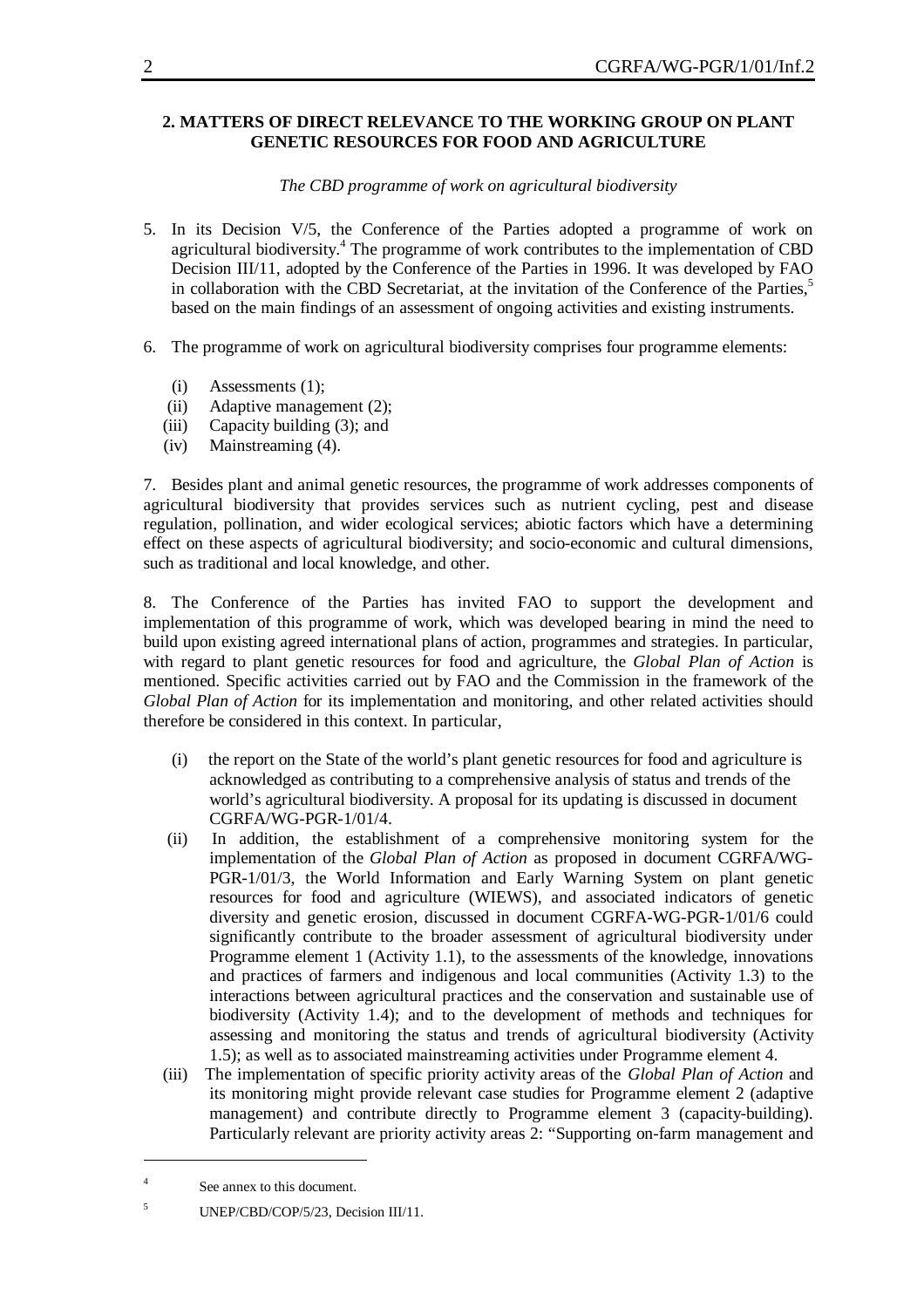improvement of plant genetic resources for food and agriculture"; 10: "Increasing genetic enhancement and base-broadening efforts"; 11: "Promoting sustainable agriculture through diversification of crop production and broader diversity in crops"; 12: "Promoting development and commercialization of under-utilized crops and species:" and 13: "Supporting seed production and distribution". Document CGRFA/WG-PGR-1/01/2 provides a progress report on the implementation of the *Plan*.

9. The Commission recommended that FAO's monitoring and reporting activities in the area of agricultural biodiversity be consistent with and complementary to those for reporting to the Convention and, in particular, that it would be desirable if the reports on the implementation of the Global Plan of Action could also contribute to, and be consistent with, the assessments on agricultural biodiversity to be reported by FAO to the CBD Conference of the Parties.<sup>6</sup> This question is considered further in document CGRFA/WG-PGR-1/01/3.

10. Finally, FAO, the Commission, and the network of national focal points for the implementation of the *Global Plan of Action* assist in conveying agricultural biodiversity considerations into agricultural sector plans and programmes, consistently with Programme element 4 (mainstreaming).

# *Genetic Use Restriction Technologies*

11. As requested by the Conference of the Parties at its fourth meeting, the Subsidiary Body on Scientific, Technical and Technological Advice (SBSTTA) considered an assessment of genetic use restriction technologies (GURTs) in 1999, to which FAO contributed, and prepared a draft decision which was adopted by the Conference of the Parties, at its fifth meeting.

12. In Decision V/5, the Conference of the Parties "being cognizant of the work being undertaken and the expertise available in different forums, in particular, the Food and Agriculture Organization of the United Nations and its Commission on Genetic Resources for Food and Agriculture, invites the Food and Agriculture Organization of the United Nations, in close collaboration with the United Nations Educational, Scientific and Cultural Organization, the United Nations Environment Programme and other member organizations of the Ecosystem Conservation Group, and other competent organizations and research bodies, to further study the potential implications of genetic use restriction technologies for the conservation and sustainable use of agricultural biological diversity and the range of agricultural production systems in different countries, and identify relevant policy questions and socio-economic issues that may need to be addressed". It also "invites the Food and Agriculture Organization of the United Nations and its Commission on Genetic Resources for Food and Agriculture and other competent organizations to inform the Conference of the Parties at its sixth meeting of their initiatives in this area."<sup>7</sup> Document CGRFA-WG-PGR-1/01/7 "Potential Impacts of Genetic Use Restriction Technologies (GURTs) on agricultural biodiversity and agricultural Production Systems" responds to this request.

# *The Global Strategy for Plant Conservation*

13. At its Fifth meeting, the Conference of the Parties decided also to consider the establishment of a Global Strategy for Plant Conservation, at its following meeting.<sup>8</sup> In doing so, it recognized the important role of initiatives such as the *Global Plan of Action*, and noted the efforts to revise the International Undertaking. It requested the Executive Secretary of the CBD to liaise with relevant organizations, including FAO, in order to gather information regarding plant

<sup>6</sup> CGRFA-7/97REP, para 15; CGRFA-8/99/REP para 18.

<sup>&</sup>lt;sup>7</sup> UNEP/CBD/COP/5/23 - Decision  $V/5$ .

<sup>8</sup> UNEP/CBD/COP/5/23 - Decision V/5.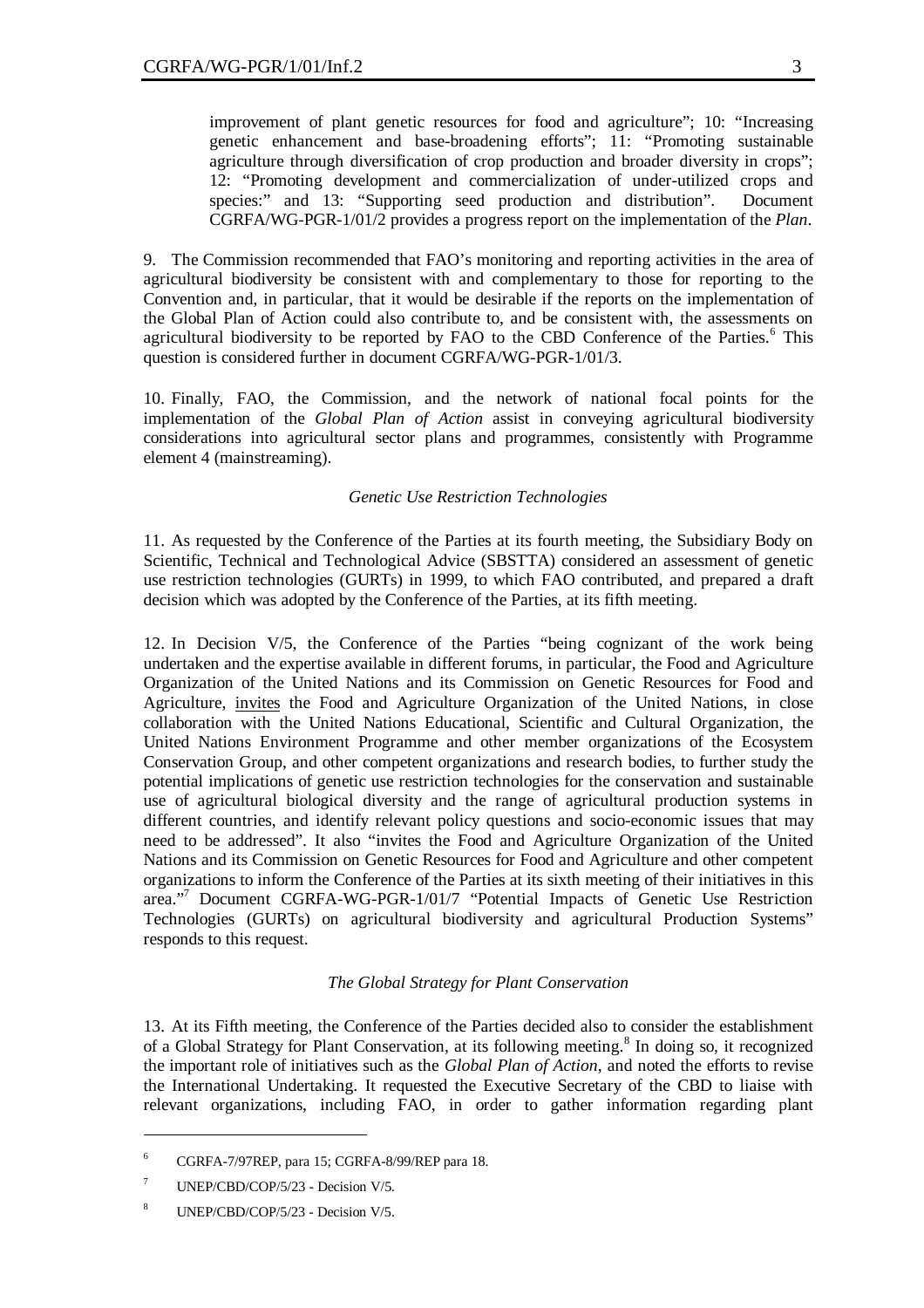conservation, and other related initiatives. Priority activity areas of the *Plan* that may be of particular relevance for the development of this Global Strategy include priority activity area 1: "Inventorying and monitoring plant genetic resources for food and agriculture"; 2: "Supporting on-farm management and improvement of plant genetic resources for food and agriculture", 4: "*In situ* conservation of wild relatives of crops and wild plants for food and agriculture", as well as those on *ex situ* conservation (priority activity areas 5 to 9). In addition, the report on the State of the world's plant genetic resources provides significant information on *in situ* and *ex situ* conservation of plant genetic resources for food and agriculture, including the role of botanic gardens, and of national, regional and international programmes.

14. A discussion document on the Global Strategy is being prepared by the CBD Secretariat and will be made available to the next regular session of the Commission.

# *The International Undertaking*

15. The revision of the International Undertaking, in order to bring it in harmony with the CBD, was initiated in response to Resolution 3 of the Nairobi Final Act, by which the agreed text of the CBD was adopted. The revision of the International Undertaking has been supported by Conference of the Parties in Decisions II/15, III/11, IV/6, V/5 and V/26.

16. In Decision V/26, the Conference of the Parties, considering the report of the Chairman of the Commission on Genetic Resources for Food and Agriculture of the Food and Agriculture Organization of the United Nations, noted that the revised International Undertaking "is envisaged to play a crucial role in the implementation of the Convention on Biological Diversity" and stressed the importance of finalizing the work of the Commission as soon as possible. The importance of the International Undertaking is also noted in Decision V/5 on agricultural biodiversity. The Conference of the Parties affirmed its willingness to consider a decision by FAO that the International Undertaking becomes a legally binding instrument with strong links to both FAO and the CBD. It called upon Parties to co-ordinate their positions in both forums; and stressed the importance that, in developing national legislation on access to plant genetic resources for food and agriculture, Parties take into account and allow for the development of a multilateral system to facilitate access and benefit-sharing in the context of the International Undertaking.

# **3. OTHER ISSUES ARISING FROM THE FIFTH CONFERENCE OF THE PARTIES**

# *The Ecosystem approach*

17. In implementing the programme of work on agricultural biodiversity (Decision V/5), as well as a number of other decisions, the Conference of the Parties highlights the application of the ecosystem approach, a strategy for the integrated management of land, water and living resources that promotes conservation and sustainable use in an equitable way. Through Decision V/6, the Conference of the Parties adopted the following five points as operational guidance for application of the ecosystem approach:

- (i) Focus on the functional relationships and processes within ecosystems;
- (ii) Enhance benefit-sharing;
- (iii) Use adaptive management practices;
- (iv) Carry out management actions at the scale appropriate for the issue being addressed, with decentralization to lowest level, as appropriate; and
- (v) Ensure intersectoral cooperation.

18. The ecosystem approach may also prove to be a useful concept to the Commission and its Working Group in its further work on plant genetic resources for food and agriculture, including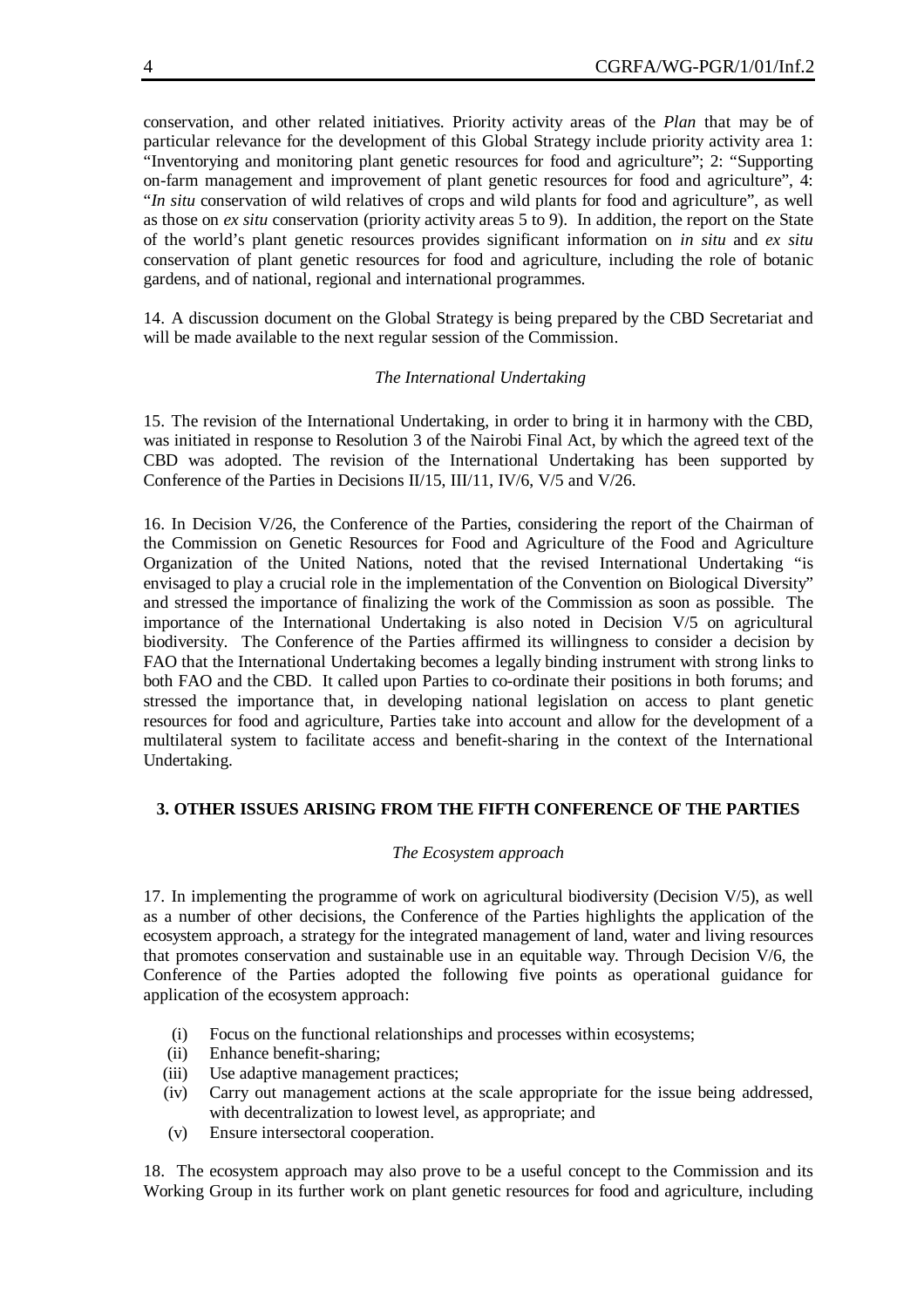the preparation of the second report on the state of the world's plant genetic resources, in particular:

- (i) evolutionary aspects, in relation to dynamic *in situ* conservation;
- (ii) ecological interactions between plant genetic resources for food and agriculture and other dimensions of agricultural biodiversity, in particular, crop associated biodiversity (pests, diseases, natural enemies, pollinators), including the need for holistic approaches to the conservation and sustainable use of these various aspects on biological diversity; and
- (iii) the ecosystem services provided by plant genetic resources for food and agriculture, including mitigation of and adaptation to climate changes; watershed protection; support of crop associated biodiversity, as well as the provision of food, feed and fibre.

## *Other decisions of the Conference of the Parties with potential relevance*

19. FAO was also invited to contribute to the work of the CBD in several other areas, including: marine and coastal biodiversity (Decision V/3); forest biodiversity (Decision V/4); pollinators (Decision V/5.II); taxonomy (Decision V/9); invasive alien species (especially with the Secretariat of the International Plant Protection Convention; Decision V/8); Global Taxonomy Initiative (Decision V/9); and incentive measures (Decision V/15).

20. Other decisions contain a number of general requests to international organizations; these include: implementation of the programmes of work on Article 8(j) and related provisions (Decision V/16); the biodiversity of inland waters (Decision V/2) and the biodiversity of dry and sub-humid lands (Decision V/23); provision of case studies and lesson learnt on the ecosystem approach (Decision  $V/6$ ) and sustainable use (Decision  $V/23$ ); and, work on indicators (Decision V/7). Several of these decisions may also have relevance to the work of this Working Group.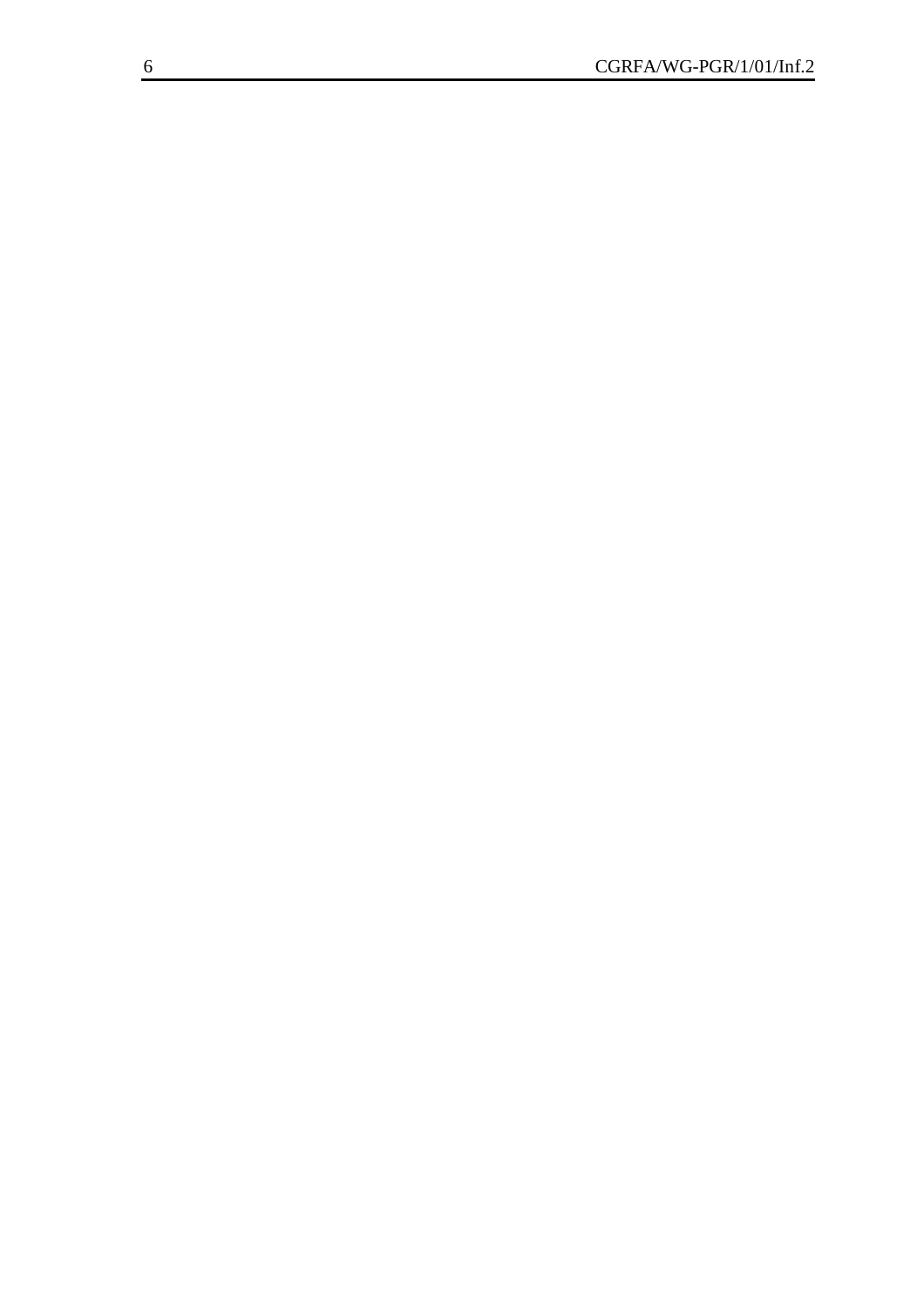# **ANNEX**

# **Decision V/5. Agricultural biological diversity: review of phase I of the programme of work and adoption of a multi-year work programme**

The Conference of the Parties

# I. PROGRAMME OF WORK

1. Welcomes the assessment of ongoing activities and instruments (UNEP/CBD/SBSTTA/5/INF/10) and its main findings as presented in the note by the Executive Secretary on agricultural biological diversity: review of phase I of the programme of work and adoption of a multiyear programme of work (UNEP/CBD/COP/5/11);

2. Takes note of the decision on agriculture adopted by the Commission on Sustainable Development at its eighth session, held in New York from 24 April to 5 May 2000;

3. Endorses the programme of work on agricultural biological diversity contained in the annex to the present decision, contributing to the implementation of decision III/11;

4. Urges Parties, Governments, international and regional organizations, civil-society organizations and other relevant bodies to promote and, as appropriate, carry out the programme of work and to promote regional and thematic cooperation within this framework;

5. Recognizes the contribution of farmers, indigenous and local communities to the conservation and sustainable use of agricultural biodiversity and the importance of agricultural biodiversity to their livelihoods, emphasizes the importance of their participation in the implementation of the programme of work, and recognizes the need for incentives, in accordance with Article 11 of the Convention on Biological Diversity and consistent with its Article 22, and support for capacity-building and information exchange to benefit farmers, indigenous and local communities;

Recalling decision III/11, requests the Executive Secretary to invite the Food and Agriculture Organization of the United Nations to support the development and implementation of the programme of work, and also to expand cooperation by inviting other relevant organizations (such as the United Nations Development Programme, the United Nations Environment Programme, the World Bank, regional development banks, the centres of the Consultative Group on International Agricultural Research and other international agricultural research centres, and IUCN-The World Conservation Union), in supporting the implementation of the programme of work, and to avoid duplication of activities;

7. Requests the Executive Secretary to undertake the necessary steps for the full implementation of the programme of work;

8. Requests the Executive Secretary to prepare a progress report and proposals for the further implementation of this programme of work for consideration by the Subsidiary Body on Scientific, Technical and Technological Advice prior to the sixth meeting of the Conference of the Parties on the basis of which the Conference of the Parties may provide further guidance, for example, in the form of:

- (a) A timetable for implementation of activities, including milestones;
- (b) A schedule for reporting on further progress;
- (c) Resource requirements; and
- (d) Responsibilities of partners and collaborators;

9. Invites Parties, in accordance with Article 20 of the Convention, and bilateral and international funding agencies to provide support for the implementation of the activities of the programme of work on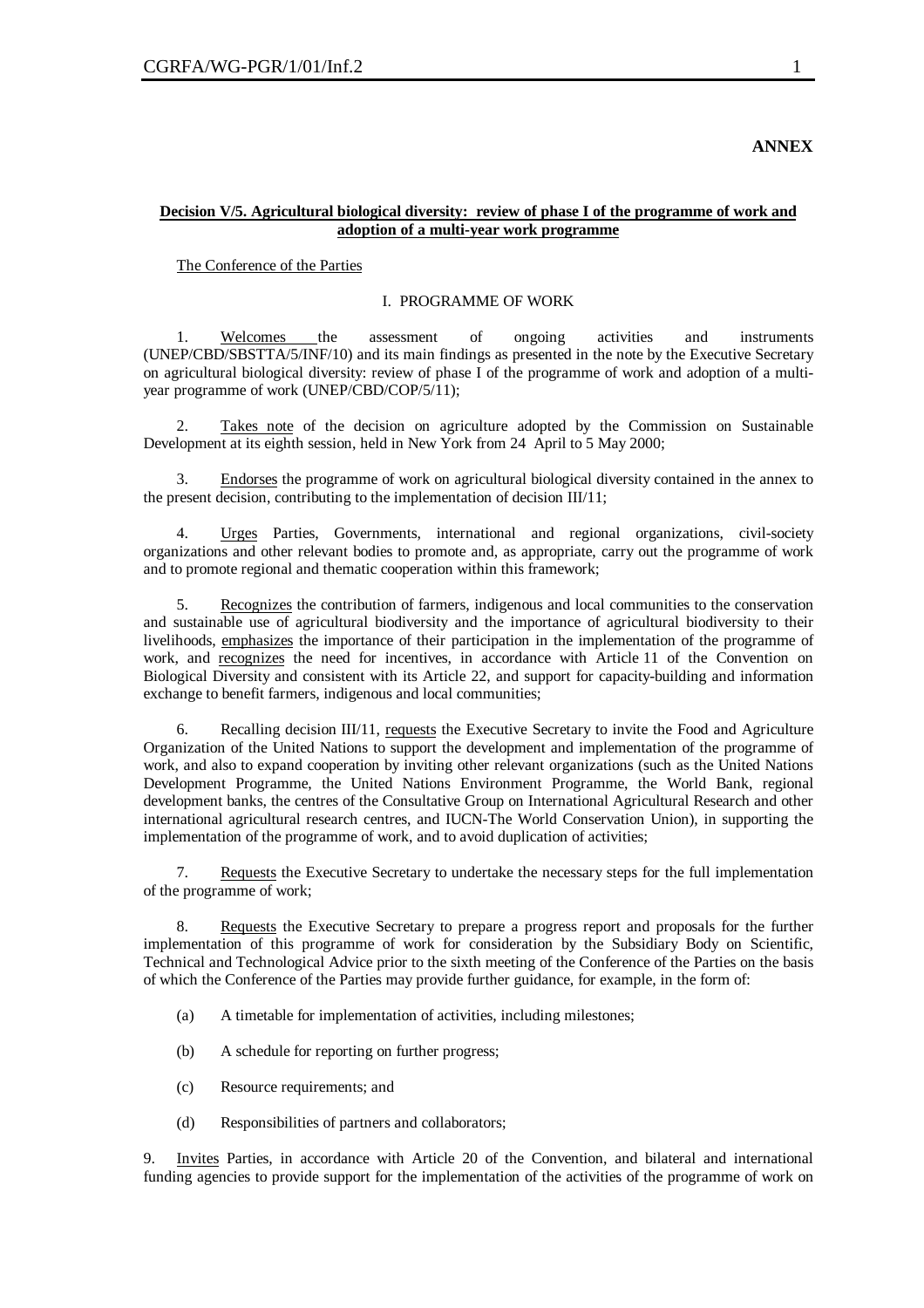agricultural biological diversity, in particular, for capacity-building and case-studies in developing countries and countries with economies in transition;

10. Invites Parties, Governments and relevant organizations to support actions to raise public awareness in support of sustainable farming and food production systems that maintain agricultural biodiversity;

11. Recognizes the potential contribution that the revised International Undertaking on Plant Genetic Resources, in harmony with the Convention, would have to assist in the implementation of this programme of work;

12. While noting the report of the Chairman of the Commission on Genetic Resources for Food and Agriculture of the Food and Agriculture Organization of the United Nations (UNEP/CBD/COP/5/INF/12), urges the Commission to finalize its work as soon as possible. The International Undertaking is envisaged to play a crucial role in the implementation of the Convention on Biological Diversity. The Conference of the Parties affirms its willingness to consider a decision by the Conference of the Food and Agriculture Organization of the United Nations that the International Undertaking become a legally binding instrument with strong links to both the Food and Agriculture Organization of the United Nations and the Convention on Biological Diversity, and calls upon Parties to coordinate their positions in both forums;

13. Welcomes the adoption of the Rotterdam Convention on the Prior Informed Consent Procedure for Certain Hazardous Chemicals and Pesticides in International Trade, and urges Parties and Governments to ratify this Convention;

14. Encourages Parties and Governments to support the application of the Executive Secretary of the Convention on Biological Diversity for observer status in the Committee on Agriculture of the World Trade Organization, in line with paragraph 9 of decision IV/6 of the Conference of Parties;

# II. INTERNATIONAL INITIATIVE FOR THE CONSERVATION AND SUSTAINABLE USE OF POLLINATORS

Considering decision III/11, in which the Conference of the Parties established the programme of work on agricultural biodiversity, and called for priority attention to components of biological diversity responsible for the maintenance of ecosystem services important for the sustainability of agriculture, including pollinators,

Considering the recommendations of the Sao Paulo Declaration on Pollinators, based on the results of the Workshop on the Conservation and Sustainable Use of Pollinators in Agriculture, with an Emphasis on Bees, held in Sao Paulo, Brazil, from 7 to 9 October 1998, presented by the Brazilian Government at the fifth meeting of the Subsidiary Body on Scientific, Technical and Technological Advice,

Considering the urgent need to address the issue of worldwide decline of pollinator diversity, and considering recommendation V/9 of the Subsidiary Body on Scientific, Technical and Technological Advice,

15. Decides to establish an International Initiative for the Conservation and Sustainable Use of Pollinators as a cross-cutting initiative within the programme of work on agricultural biodiversity to promote coordinated action worldwide to:

- (a) Monitor pollinator decline, its causes and its impact on pollination services;
- (b) Address the lack of taxonomic information on pollinators;

(c) Assess the economic value of pollination and the economic impact of the decline of pollination services;

(d) Promote the conservation and the restoration and sustainable use of pollinator diversity in agriculture and related ecosystems;

16. Requests the Executive Secretary to invite the Food and Agriculture Organization of the United Nations to facilitate and coordinate the Initiative in close cooperation with other relevant organizations and to consider establishing a coordination mechanism, with geographical balance and with leading relevant organizations, to prepare a proposal for a plan of action taking into account the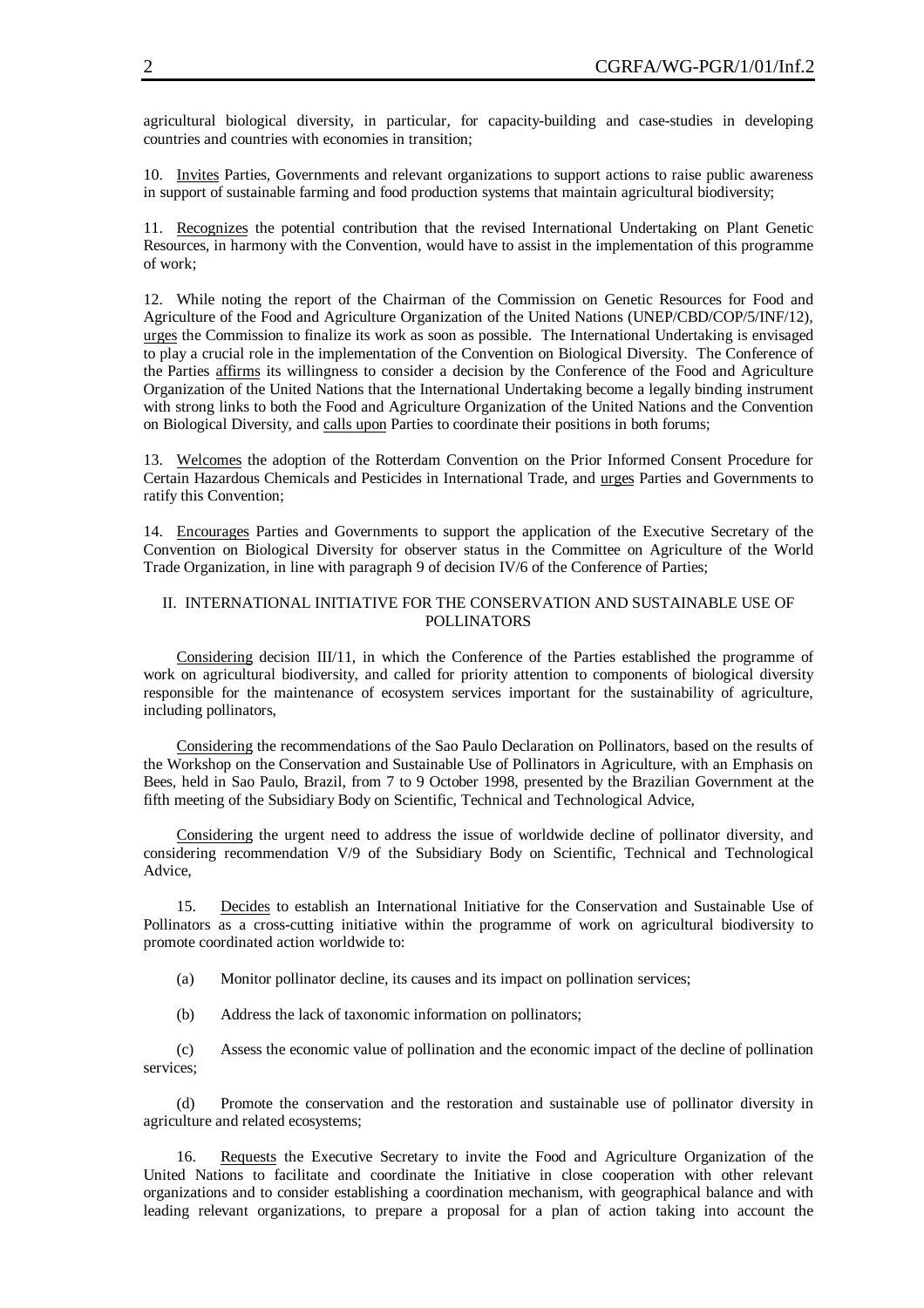recommendations in the Sao Paulo Declaration on Pollinators, as well as on contributions submitted by countries and relevant organizations, for submission to and review by the Subsidiary Body on Scientific, Technical and Technological Advice and consideration by the Conference of the Parties at its sixth meeting;

17. Invites leading relevant organizations, such as IUCN-The World Conservation Union, the International Bee Research Association and the International Commission for Plant-Bee Relationships, the International Centre of Insect Physiology and Ecology, the international agriculture research centres of the Consultative Group on International Agricultural Research and other relevant regional and international bodies, to collaborate in supporting actions in Parties and countries subject to pollinator decline;

18. Requests the Executive Secretary, the Subsidiary Body on Scientific, Technical and Technological Advice and the financial mechanism to support the development and implementation of the Initiative and invites Parties and Governments to collaborate and compile case-studies and implement pilot projects, making use of the clearing-house mechanism, and to report to the Conference of the Parties at its sixth meeting.

# III. GENETIC USE RESTRICTION TECHNOLOGIES

19. Decides to continue the work on genetic use restriction technologies under the umbrella of, and integrated into, each of the four elements of the programme of work on agricultural biological diversity and invites the Subsidiary Body on Scientific, Technical and Technological Advice to report to the Conference of the Parties at its sixth meeting;

20. Desiring to make the most efficient use of resources by avoiding duplication of effort and being cognizant of the work being undertaken and the expertise available in different forums, in particular, the Food and Agriculture Organization of the United Nations and its Commission on Genetic Resources for Food and Agriculture, invites the Food and Agriculture Organization of the United Nations, in close collaboration with the United Nations Educational, Scientific and Cultural Organization, the United Nations Environment Programme and other member organizations of the Ecosystem Conservation Group, and other competent organizations and research bodies, to further study the potential implications of genetic use restriction technologies for the conservation and sustainable use of agricultural biological diversity and the range of agricultural production systems in different countries, and identify relevant policy questions and socio-economic issues that may need to be addressed;

21. Invites the Food and Agriculture Organization of the United Nations and its Commission on Genetic Resources for Food and Agriculture and other competent organizations to inform the Conference of the Parties at its sixth meeting of their initiatives in this area;

22. Recognizing the need to better understand the intellectual-property-rights implications of genetic use restriction technologies, invites relevant organizations to study the impact of technologies on the protection of intellectual property in the agriculture sector, and its appropriateness for the agricultural sector, and to make assessments of the technologies concerned available through the clearing-house mechanism;

23. Recommends that, in the current absence of reliable data on genetic use restriction technologies, without which there is an inadequate basis on which to assess their potential risks, and in accordance with the precautionary approach, products incorporating such technologies should not be approved by Parties for field testing until appropriate scientific data can justify such testing, and for commercial use until appropriate, authorized and strictly controlled scientific assessments with regard to, inter alia, their ecological and socio-economic impacts and any adverse effects for biological diversity, food security and human health have been carried out in a transparent manner and the conditions for their safe and beneficial use validated. In order to enhance the capacity of all countries to address these issues, Parties should widely disseminate information on scientific assessments, including through the clearing-house mechanism, and share their expertise in this regard.

24. Encourages Parties and Governments to consider how to address generic concerns regarding such technologies as genetic use restriction technologies under international and national approaches to the safe and sustainable use of germplasm;

25. Reaffirming the need of Parties and Governments for additional information, and recalling Article 8(g) of the Convention on Biological Diversity, which calls on Parties and Governments to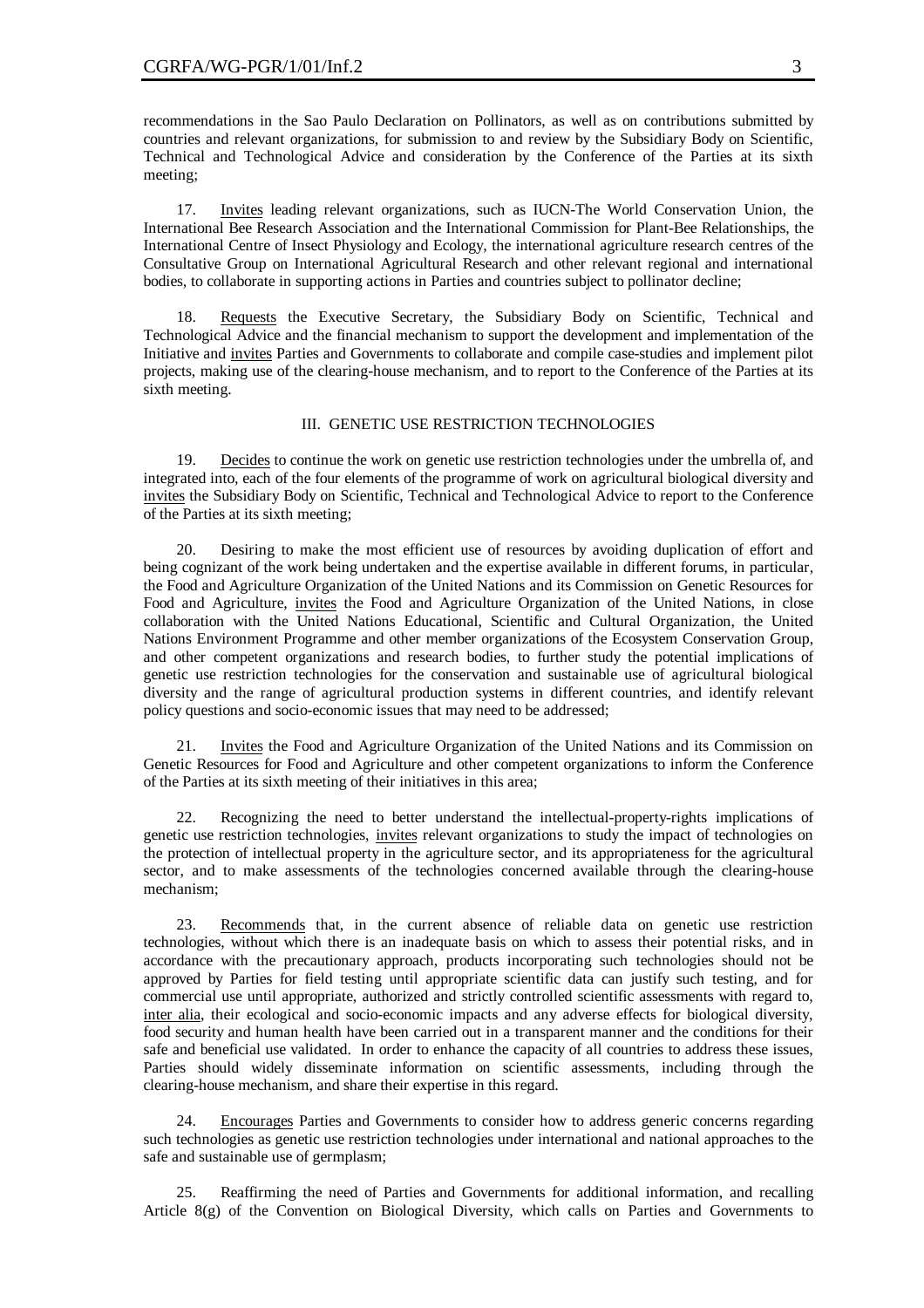establish or maintain procedures for regulating, managing or controlling risks associated with the use and release of living modified organisms resulting from biotechnology, invites Parties to carry out and disseminate the results through the clearing-house mechanism and submit scientific assessments on, inter alia, ecological, social and economic effects of genetic use restriction technologies taking into account such information, as available, as:

(a) The molecular biology information available;

(b) The genetic constructs and inducers used;

(c) Effects at the molecular level, such as site-specific effects, gene-silencing, epigenesis and recombination;

(d) Potential positive applications of the variety-specific genetic use restriction technologies on limiting gene flow, and possible negative impacts of genetic use restriction technologies on small populations of threatened wild relatives;

and to make these assessments available through, inter alia, the clearing-house mechanism;

26. Further encourages Parties and Governments to identify ways and means to address the potential impacts of genetic use restriction technologies on the in situ and ex situ conservation and sustainable use, including food security, of agricultural biological diversity;

27. Urges Parties and Governments to assess whether there is a need to develop, and how to ensure the application of, effective regulations at national level which take into account, inter alia, the specific nature of variety-specific and trait-specific genetic use restriction technologies, in order to ensure the safety of human health, the environment, food security and the conservation and sustainable use of biological diversity and to make this information available through, inter alia, the clearing-house mechanism;

28. Requests the Executive Secretary to prepare a report, to be considered by the Subsidiary Body on Scientific, Technical and Technological Advice at a future meeting prior to the sixth meeting of the Conference of the Parties, on the status of development of genetic use restriction technologies and of relevant initiatives at international, regional and national levels on the basis of information provided by organizations, Parties and Governments;

29. Recognizing the importance of indigenous and local communities in the conservation and sustainable use of plant genetic resources according to Article 8(j) of the Convention, and taking into account the revision of the International Undertaking on Plant Genetic Resources for Food and Agriculture, requests the Executive Secretary to discuss with those organizations with relevant expertise and representatives of indigenous and local communities on the potential impacts of the application of genetic use restriction technologies on those communities and on Farmers' Rights in keeping with the revision of the aforementioned International Undertaking to keep, use, exchange and sell seed or propagating material and to prepare a report to be considered by the Conference of the Parties.

#### Annex

# PROGRAMME OF WORK ON AGRICULTURAL BIODIVERSITY

#### *A. Overall objectives, approach and guiding principles*

1. The overall aim of the programme of work is to promote the objectives of the Convention in the area of agricultural biodiversity, in line with relevant decisions of the Conference of Parties, notably decisions II/15, III/11 and IV/6. This programme of work will also contribute to the implementation of chapter 14 of Agenda 21 (Sustainable agriculture and rural development). The scope of agricultural biodiversity is described in the appendix hereto.

2. More specifically, the objectives, as spelt out in paragraph 1 of decision III/11 of the Conference of the Parties to the Convention on Biological Diversity, are:

(a) To promote the positive effects and mitigate the negative impacts of agricultural systems and practices on biological diversity in agro-ecosystems and their interface with other ecosystems;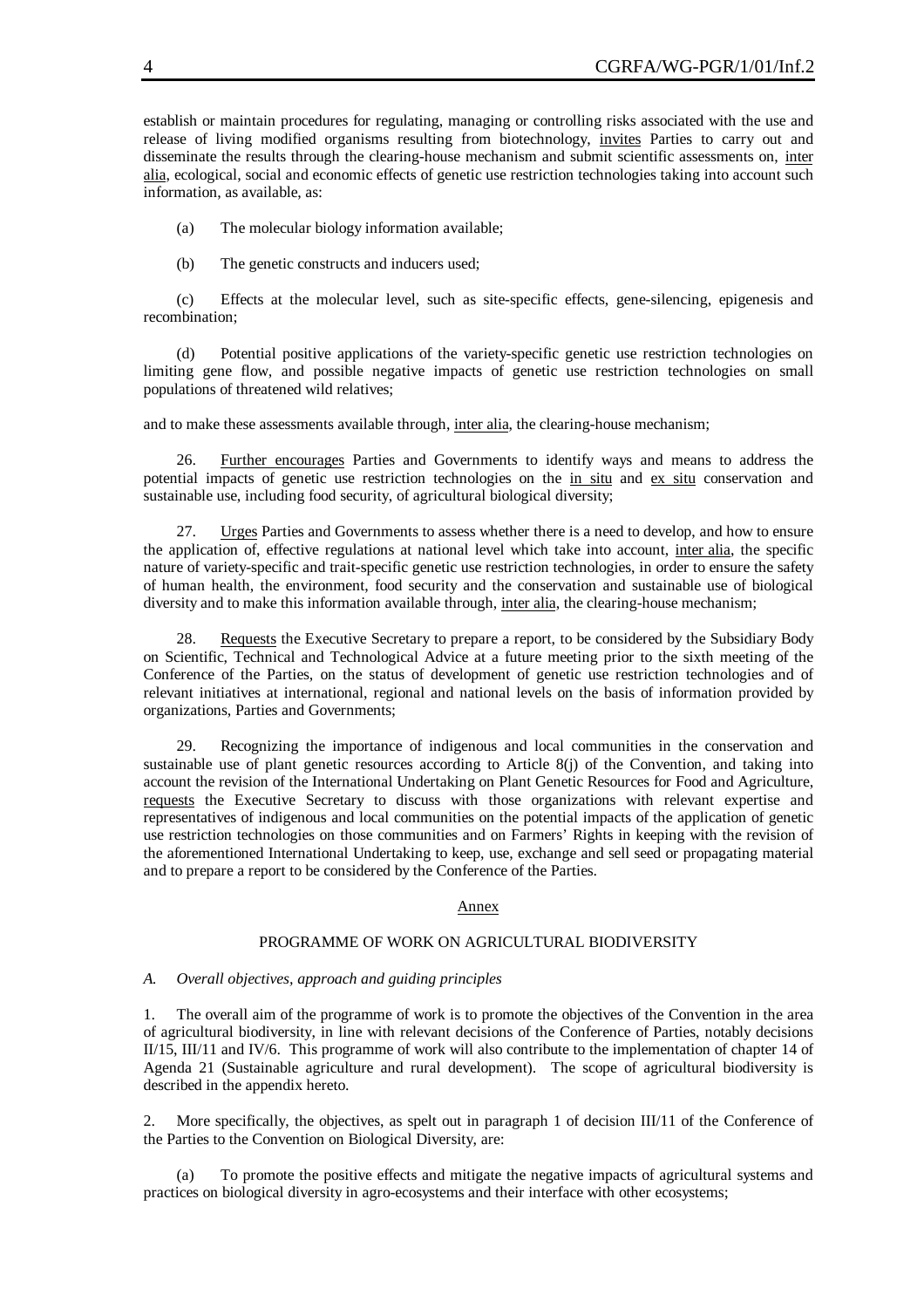(b) To promote the conservation and sustainable use of genetic resources of actual and potential value for food and agriculture;

(c) To promote the fair and equitable sharing of benefits arising out of the use of genetic resources.

3. The proposed elements of the programme of work have been developed bearing in mind the need:

(a) To support the development of national strategies, programmes and action plans concerning agricultural biodiversity, in line with decision III/11 of the Conference of the Parties to the Convention on Biological Diversity, and to promote their integration in sectoral and cross-sectoral plans, programmes and policies;

(b) To build upon existing international plans of action, programmes and strategies that have been agreed by countries, in particular, the Global Plan of Action for the Conservation and Sustainable Utilization of Plant Genetic Resources for Food and Agriculture, the Global Strategy for the Management of Farm Animal Genetic Resources, and the International Plant Protection Convention (IPPC);

(c) To ensure harmony with the other relevant programmes of work under the Convention on Biological Diversity, including those relating to forest biological diversity, inland water biological diversity, marine and coastal biological diversity, and dry and sub-humid lands, as well as with crosscutting issues such as access and benefit-sharing, sustainable use, indicators, alien species, the Global Taxonomy Initiative, and issues related to Article 8(j);

(d) To promote synergy and coordination, and to avoid duplication, between relevant programmes of various international organizations and between programmes at the national and regional levels established under the auspices of international organizations, while respecting the mandates and existing programmes of work of each organization and the intergovernmental authority of the respective governing bodies, commissions and other forums.

4. In implementing the programme of work, the ecosystem approach adopted under the Convention on Biological Diversity will be applied. The application of this approach implies, inter alia, intersectoral cooperation, decentralization of management to the lowest level appropriate, equitable distribution of benefits, and the use of adaptive management policies that can deal with uncertainties and are modified in the light of experience and changing conditions. The implementation process will also build upon the knowledge, innovations and practices of local communities and thus complement Article 8(j) of the Convention. A multi-disciplinary approach that takes into account scientific, social and economic issues is required.

5. The proposed programme of work has been developed in the light of the basis for action annexed to decision III/11. Its implementation, particularly the implementation of programme element 1, will shed further light on the status and trends of agricultural biodiversity.

## *B. Proposed elements of a programme of work*

6. Based on the above, the following elements for a programme of work agreed by the Conference of the Parties. It is important to note that the four programme elements are intended to be mutually reinforcing: outputs of certain elements would feed into others. Accordingly, the ordering of the elements does not imply sequential implementation. However prioritization of activities within each programme element will be necessary as set out in the sections on ways and means and timing of expected outputs. Within the framework of this programme of work, targeted cooperative initiatives may be launched.

## Programme element 1. Assessments

## Operational objective

To provide a comprehensive analysis of status and trends of the world's agricultural biodiversity and of their underlying causes (including a focus on the goods and services agricultural biodiversity provides), as well of local knowledge of its management.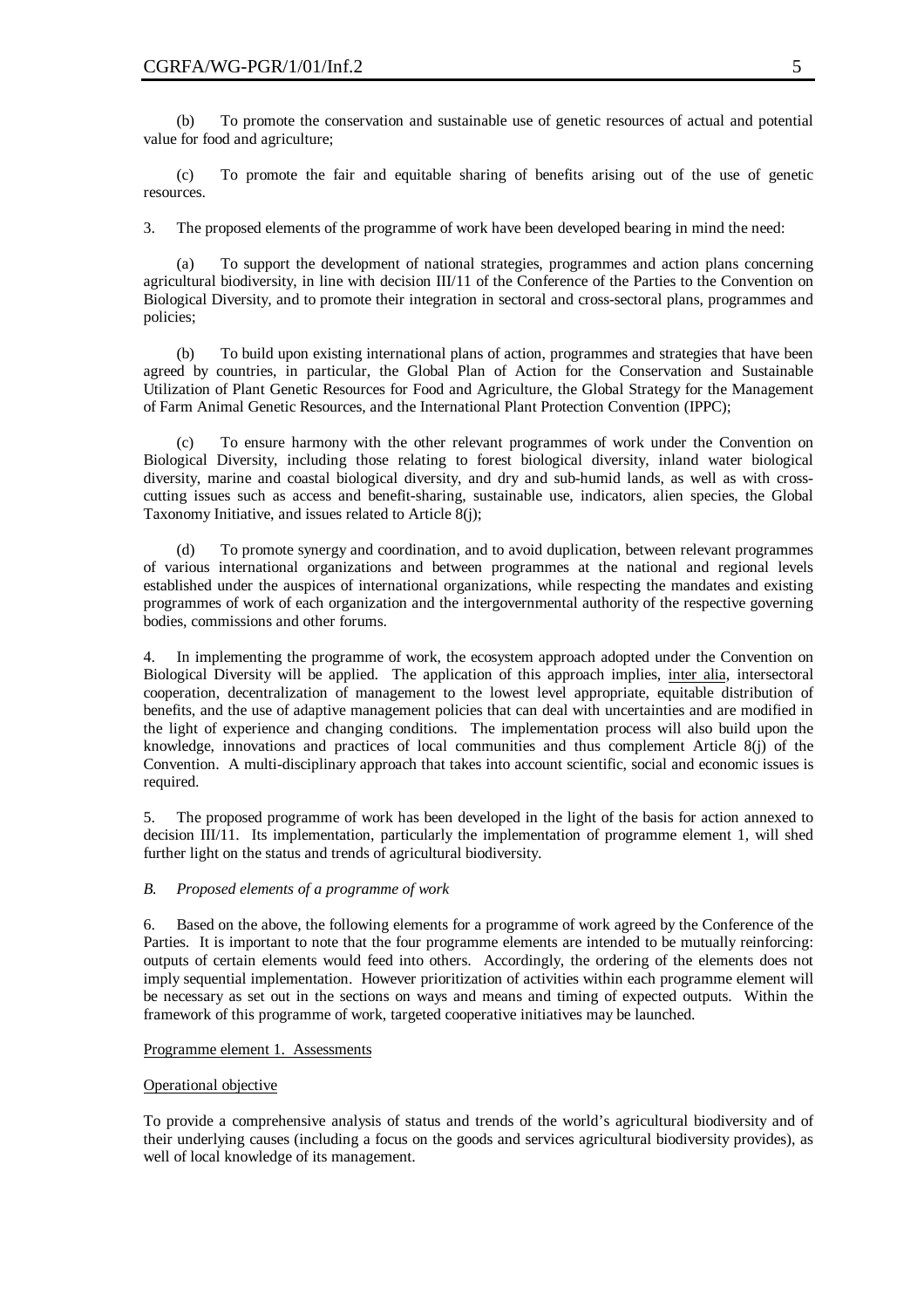#### Rationale

Processes for country-driven assessments are in place, or under development, for the crop and farm-animal genetic resources components. The assessments draw upon, and contribute to, comprehensive data and information systems. There is also much information about resources that provide the basis for agriculture (soil, water), and about land cover and use, climatic and agro-ecological zones. However, further assessments may be needed, for example, for microbial genetic resources, for the ecosystem services provided by agricultural biodiversity such as nutrient cycling, pest and disease regulation and pollination, and for social and economic aspects related to agricultural biodiversity. Assessments may also be needed for the interactions between agricultural practices, sustainable agriculture and the conservation and sustainable use of the components of biodiversity referred to in Annex I to the Convention. Understanding of the underlying causes of the loss of agricultural biodiversity is limited, as is understanding of the consequences of such loss for the functioning of agricultural ecosystems. Moreover, the assessments of the various components are conducted separately; there is no integrated assessment of agricultural biodiversity as a whole. There is also lack of widely accepted indicators of agricultural biodiversity. The further development and application of such indicators, as well as assessment methodologies, are necessary to allow an analysis of the status and trends of agricultural biodiversity and its various components and to facilitate the identification of biodiversity-friendly agricultural practices (see programme element 2).

#### **Activities**

 $\overline{a}$ 

1.1. Support the ongoing or planned assessments of different components of agricultural biodiversity, for example, the reports on the state of the world's plant genetic resources for food and agriculture,<sup>1</sup> and the state of the world's animal genetic resources for food and agriculture, as well as other relevant reports and assessments by FAO and other organizations, elaborated in a country-driven manner through consultative processes.

1.2. Promote and develop specific assessments of additional components of agricultural biodiversity that provide ecological services, drawing upon the outputs of programme element 2. This might include targeted assessments on priority areas (for example, loss of pollinators, pest management and nutrient cycling).

1.3. Carry out an assessment of the knowledge, innovations and practices of farmers and indigenous and local communities in sustaining agricultural biodiversity and agro-ecosystem services for and in support of food production and food security.

1.4. Promote and develop assessments of the interactions between agricultural practices and the conservation and sustainable use of the components of biodiversity referred to in Annex I to the Convention.

1.5. Develop methods and techniques for assessing and monitoring the status and trends of agricultural biodiversity and other components of biodiversity in agricultural ecosystems, including:

(a) Criteria and guidelines for developing indicators to facilitate monitoring and assessment of the status and trends of biodiversity in different production systems and environments, and the impacts of various practices, building wherever possible on existing work, in accordance with decision V/7, on the development of indicators on biological diversity, in accordance to the particular characteristics and needs of Parties;

(b) An agreed terminology and classification for agro-ecosystems and production systems to facilitate the comparison and synthesis of various assessments and monitoring of different components of biodiversity in agricultural ecosystems, at all levels and scales, between countries, and regional and international partner organizations;<sup>2</sup>

<sup>1</sup> It should be noted that the FAO Commission on Genetic Resources for Food and Agriculture has decided that the second report on the state of the world's plant genetic resources will be prepared only once the negotiations for the revision of the International Undertaking have been completed.

This would draw upon, and not seek to replace, existing classification systems for ecosystems and farming systems (e.g. eco-region, agro-ecological zones, landscapes, land evaluation systems, production systems/environments, farming systems and farm typologies, etc.), taking into account physical resources (air, climate,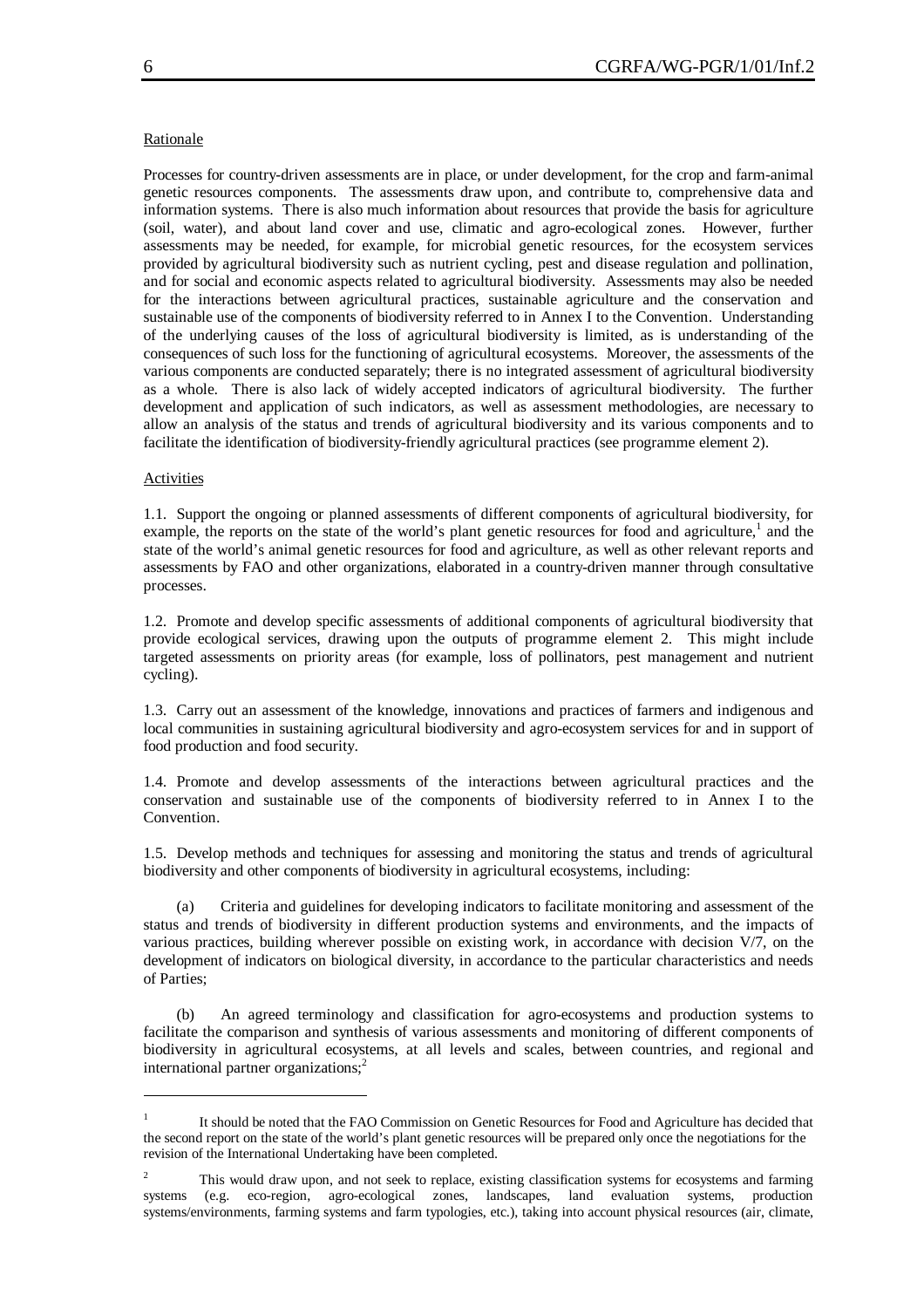(c) Data and information exchange on agricultural biodiversity (including available information on ex situ collections) in particular through the clearing-house mechanism under the Convention on Biological Diversity, building on existing networks, databases, and information systems;

(d) Methodology for analysis of the trends of agricultural biodiversity and its underlying causes, including socio-economic causes.

# Ways and means

Exchange and use of experiences, information and findings from the assessments shall be facilitated by Parties, Governments and networks with consultation between countries and institutions, including use of existing networks.

Country-driven assessments of genetic resources of importance for food and agriculture (activity 1.1) shall be implemented, including through programmes of FAO and in close collaboration with other organizations, such as CGIAR. Resources may need to be identified to support additional assessments (activity 1.2), which would draw upon elements of existing programmes of international organizations, and the outputs of programme element 2.

This programme element, particularly activity 1.5, will be supported through catalytic activities, building upon and bringing together existing programmes, in order assist Parties to develop agricultural biodiversity indicators, agreed terminology, etc., through, inter alia, technical workshops, meetings and consultations, email conferences, preparation of discussion papers, and travel. Funding of these catalytic activities would be through the Secretariat, with in-kind contributions from participating organizations.

# Timing of expected outputs

A key set of standard questions and a menu of potential indicators of agricultural biodiversity that may be used by Parties at their national level, and agreed terminology of production environments by 2002. Reports on the state of the world's genetic resources, as programmed, leading progressively towards a comprehensive assessment and understanding of agricultural biodiversity, with a focus on the goods and services it provides, by 2010.

## Programme element 2. Adaptive management

## Operational objective

To identify management practices, technologies and policies that promote the positive and mitigate the negative impacts of agriculture on biodiversity, and enhance productivity and the capacity to sustain livelihoods, by expanding knowledge, understanding and awareness of the multiple goods and services provided by the different levels and functions of agricultural biodiversity.

## Rationale

 $\overline{a}$ 

There are large and fairly well-defined research agendas for genetic resources for food and agriculture. These include the development of complementary conservation and use strategies, and a focus on developing the conservation and use of under-utilized species. There are also an increasing number of case-studies on, for example, farm and in situ conservation of genetic resources, and community integrated pest management. However, far more understanding is needed of the multiple goods and services provided by the different levels and functions of agricultural biodiversity. Much more research is needed, for example, to examine the relationship between diversity, resilience and production in agro-ecosystems.

A blend of traditional and newer practices and technologies is used in agriculture, which utilize, or impact on, agricultural biodiversity in different ways, with particular consequences for biological diversity and for the sustainability and productivity of agricultural systems. A better understanding and application of these complex interactions could help to optimize the management of agricultural biodiversity in production systems.

Such work is essential in order to meet the objectives of decision III/11 of the Conference of the Parties to promote the positive and mitigate the negative impacts of agriculture on biological diversity, and enhance productivity and capacity to sustain livelihoods.

land, water, vegetation types), human resource attributes (population intensity, land-use pressures, settlement patterns), and degree of market integration.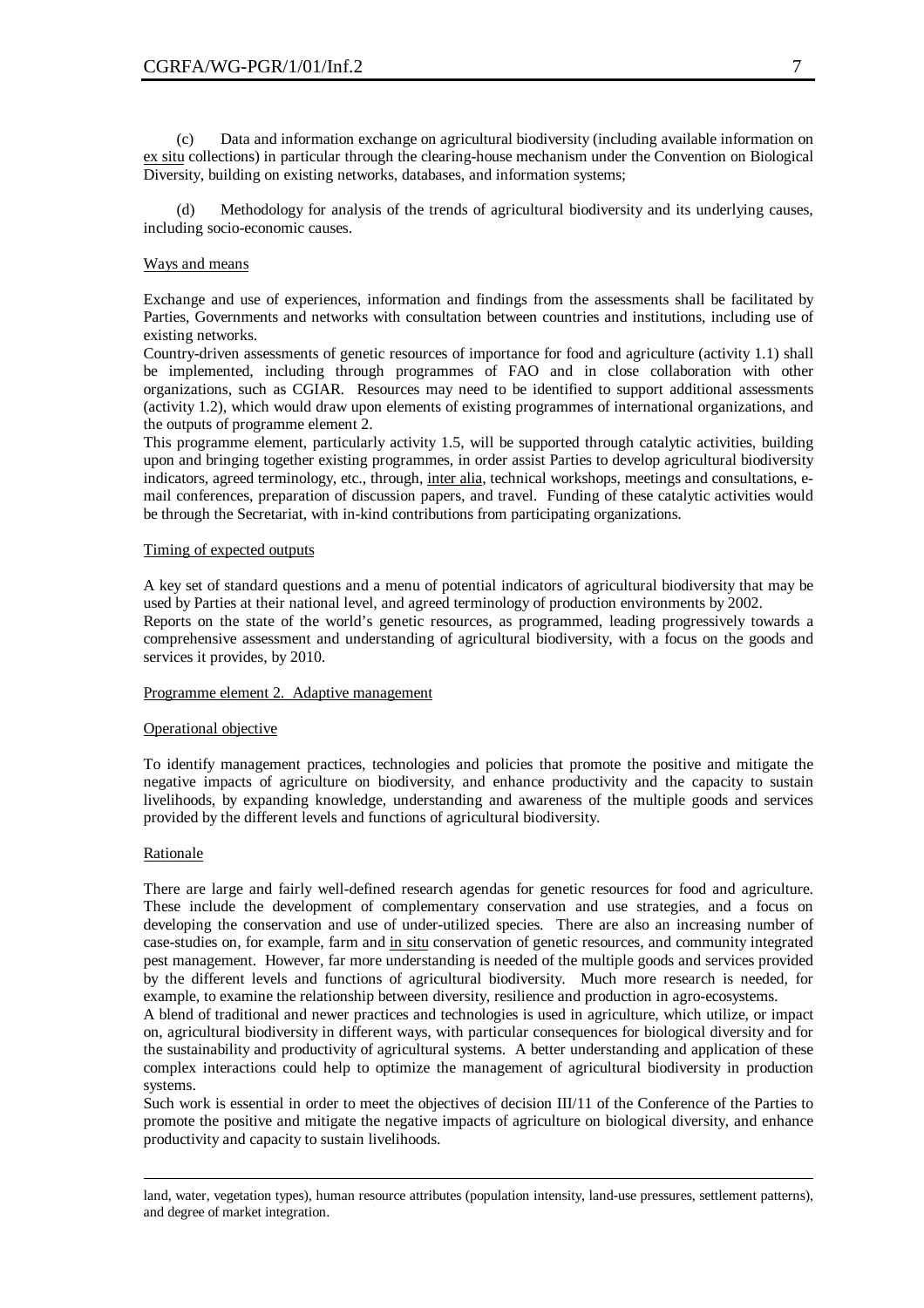#### **Activities**

2.1. Carry out a series of case-studies, in a range of environments and production systems, and in each region:

(a) To identify key goods and services provided by agricultural biodiversity, needs for the conservation and sustainable use of components of this biological diversity in agricultural ecosystems, and threats to such diversity;

(b) To identify best management practices; and

(c) To monitor and assess the actual and potential impacts of existing and new agricultural technologies.

This activity would address the multiple goods and services provided by the different levels and functions of agricultural biodiversity and the interaction between its various components, as set out in the appendix hereto with a focus on certain specific and cross-cutting issues, such as:

(a) The role and potential of wild, under-utilized and neglected species, varieties and breeds, and products;

(b) The role of genetic diversity in providing resilience, reducing vulnerability, and enhancing adaptability of production systems to changing environments and needs;

(c) The synergies and interactions between different components of agricultural biodiversity;

(d) The role of pollinators, with particular reference to their economic benefits, and the effects of introduced species on indigenous pollinators and other aspects of biological diversity;

(e) The role of soil and other below-ground biodiversity in supporting agricultural production systems, especially in nutrient cycling;

(f) Pest and disease control mechanisms, including the role of natural enemies and other organisms at field and landscape levels, host plant resistance, and implications for agro-ecosystem management;

(g) The wider ecosystem services provided by agricultural biodiversity;

(h) The role of different temporal and spatial patterns in mosaics of land use, including complexes of different habitats;

(i) Possibilities of integrated landscape management as a means for the conservation and sustainable use of biodiversity.

2.2. Identify and promote the dissemination of information on cost-effective practices and technologies, and related policy and incentive measures that enhance the positive and mitigate the negative impacts of agriculture on biological diversity, productivity and capacity to sustain livelihoods, through:

(a) Comprehensive analyses in selected production systems of the costs and benefits of alternative management practices as identified from activity 2.1, and the valuation of the goods and services provided by agricultural biodiversity;

(b) Comprehensive analyses of the impacts of agricultural production, including their intensification and extensification, on the environment and identification of ways to mitigate negative and promote positive impacts;

(c) Identification, at international and national levels, in close collaboration with relevant international organizations, of appropriate marketing and trade policies, legal and economic measures which may support beneficial practices:

- (i) Promotion of neglected and under-utilized species, varieties and breeds;
- (ii) Promotion of local and indigenous knowledge;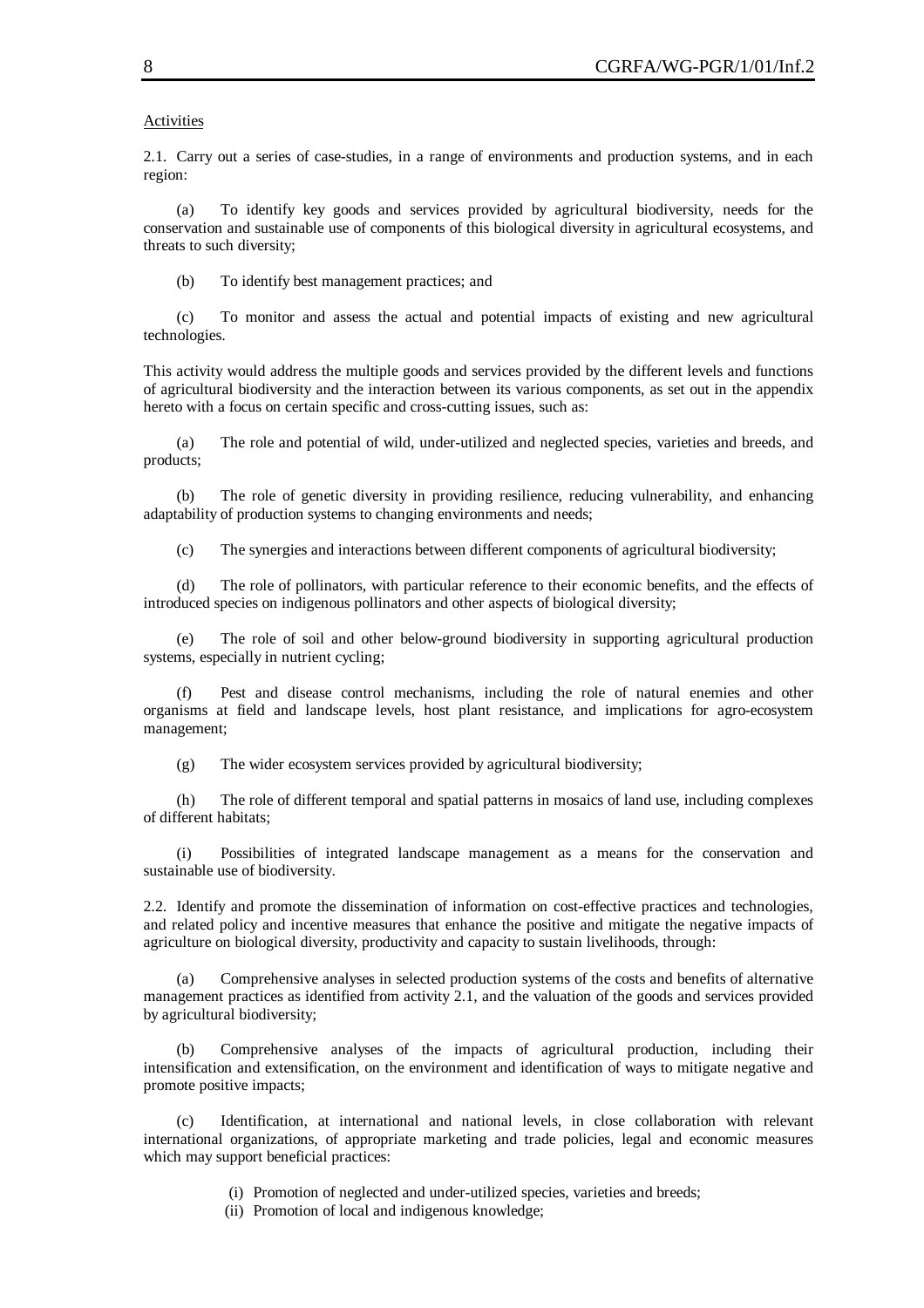- (iii) Measures to add value to products of production systems that sustain biodiversity, and to diversify market opportunities;
- (iv) Access and benefit-sharing measures and intellectual property issues;
- (v) Economically and socially sound measures that act as incentives, in accordance with Article 11 and consistent with Article 22; and
- (vi) Training and capacity-building in support of the above.

2.3. Promote methods of sustainable agriculture that employ management practices, technologies and policies that promote the positive and mitigate the negative impacts of agriculture on biodiversity, with particular focus on the needs of farmers and indigenous and local communities.

#### Ways and means

Case-studies will be carried out and provided by national institutions, civil-society organizations, and research institutes, with support from international organizations for catalysing preparation of studies, mobilizing funds, disseminating results, and facilitating feedback and lessons learned to case-study providers and policy makers. Inputs would be sought from all relevant stakeholders. Resources may need to be identified to promote such studies, to analyse the results and to provide necessary capacity-building and human-resource development, especially at the inter-community or district level. Where a need is identified, for example, through lessons learned from earlier case-studies, the Subsidiary Body on Technical, Technological Advice or the Conference of the Parties will be consulted to consider the promotion of regional or global programmes of case-studies, or focused research activities.

#### Timing of expected outputs

Thirty selected case-studies published, analysed and disseminated by 2005. The case-studies should be representative of regional issues and prioritize best practices and lessons learned that can be broadly applied.

#### Programme element 3. Capacity-building

#### Operational objective

To strengthen the capacities of farmers, indigenous and local communities, and their organizations and other stakeholders, to manage sustainably agricultural biodiversity so as to increase their benefits, and to promote awareness and responsible action.

#### Rationale

The management of agricultural biodiversity involves many stakeholders and often implies transfers of costs and benefits between stakeholder groups. It is therefore essential that mechanisms be developed not only to consult stakeholder groups, but also to facilitate their genuine participation in decision-making and in the sharing of benefits.

The sustainable management of agricultural biodiversity by farmers and their communities, in particular, is a prerequisite to achieving sustainable increases in food and livelihood security and to protecting natural resources. Decision III/11, paragraph 17 (c), of the Conference of the Parties encourages Parties to promote the "mobilization of farming communities, including indigenous and local communities for the development, maintenance and use of their knowledge and practices in the conservation and sustainable use of biological diversity in the agricultural sector". By paragraph 15 of the same decision, countries are encouraged "to set up and maintain local-level forums for farmers, researchers, extension workers and other stakeholders to evolve genuine partnerships". There is a largely unrealized potential to improve the management of various aspects of agricultural biodiversity at the level of the agro-ecosystem, through, for example, participatory breeding and selection strategies. Farmer groups, and other producer organizations, can be instrumental in furthering the interests of farmers in optimizing sustainable, diversified, production systems and consequently in promoting responsible actions concerning the conservation and sustainable use of agricultural biodiversity. Consumer organizations are also increasingly influential in this regard.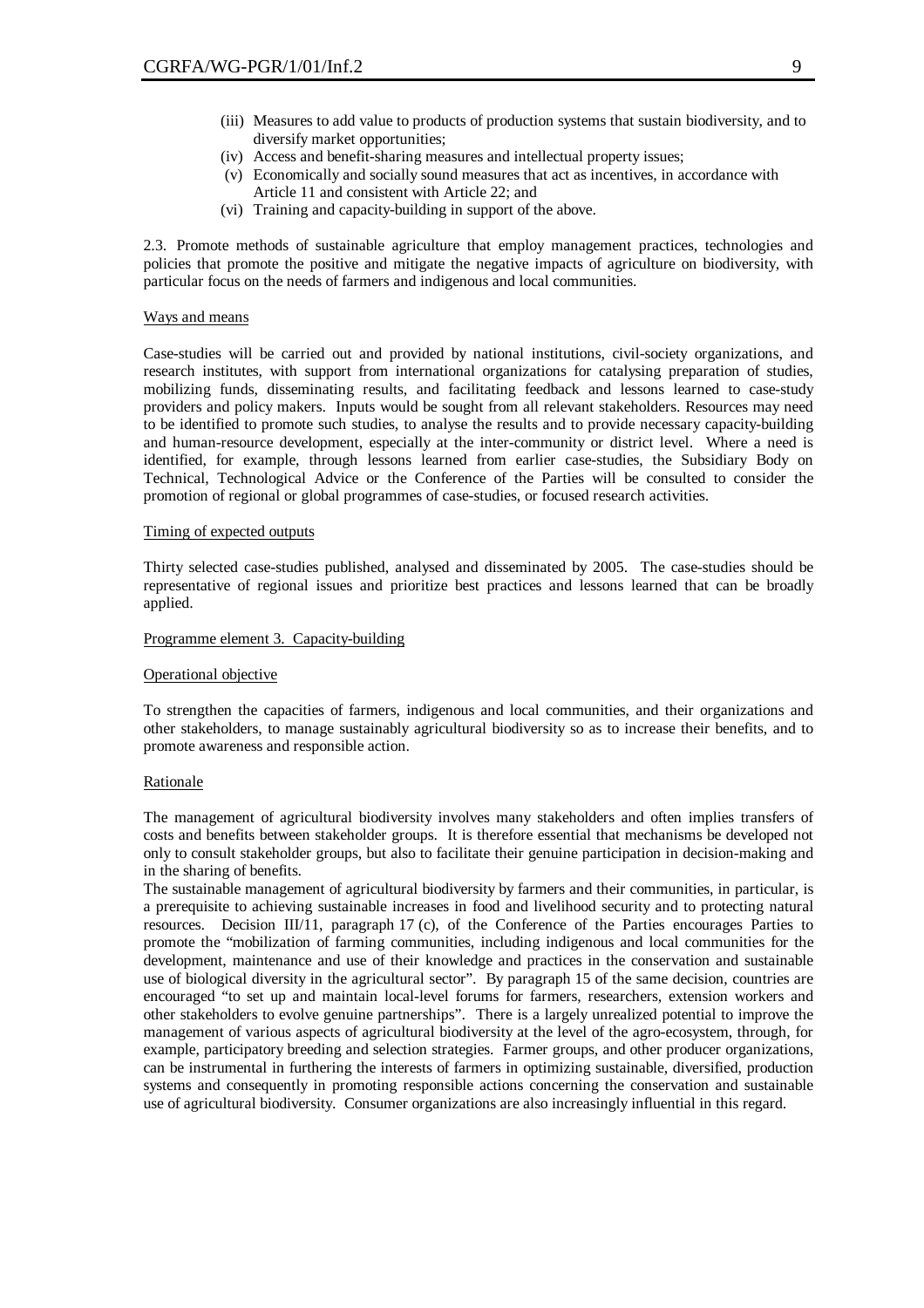# **Activities**

3.1. Promote enhanced capabilities to manage agricultural biodiversity by promoting partnerships among researchers, extension workers and farmers in research and development programmes for biological diversity conservation and sustainable use of biological diversity in agriculture. To achieve this, countries should be encouraged to set up and maintain, inter alia, local-level forums for farmers, including indigenous farmers using traditional knowledge, researchers, extension workers and other stakeholders to evolve genuine partnerships, including training and education programmes.

3.2. Enhance the capacity of indigenous and local communities for the development of strategies and methodologies for in situ conservation, sustainable use and management of agricultural biological diversity, building on indigenous knowledge systems.

3.3. Provide opportunities for farmers and local communities, and other stakeholder groups, to participate in the development and implementation of national strategies, plans and programmes for agricultural biodiversity, through decentralized policies and plans, and local government structures.

3.4. Identify and promote possible improvements in the policy environment, including benefit-sharing arrangements and incentive measures, to support local-level management of agricultural biodiversity.

3.5. Promote awareness about the value of agricultural biodiversity and the multiple goods and services provided by its different levels and functions, for sustainable productivity amongst producer organizations, agricultural cooperatives and enterprises, and consumers, with a view to promoting responsible practices.

3.6. Promote networks of farmers and farmers' organizations at regional level for exchange of information and experiences.

#### Ways and means

This programme element is to be implemented primarily through initiatives within countries, including through extension services, local government, educational and civil-society organizations, including farmer/producer and consumer organizations and mechanisms emphasizing farmer-farmer exchange. This programme element would engage the widest possible range of civil-society organizations, including those not normally linked to biodiversity initiatives.

Funding is likely to be on a project or programme basis. Catalytic support may need to be provided through national, regional and global programmes, organizations, facilities and funding mechanisms, in particular to support capacity-building, exchange and feedback of policy and market information, and of lessons learned from this and programme element 2, between local organizations and policy makers, nationally, regionally and globally.

## Timing of expected outputs

Progressive establishment of local-level forums and regional networks, with a coverage target of at least 1,000 communities by 2010.

Examples at country level of operational mechanisms for participation by a wide range of stakeholder groups including civil-society organizations, by 2002.

Involvement of farmers and local communities in the majority of national programmes by 2010.

## Programme element 4. Mainstreaming

## Operational objective

To support the development of national plans or strategies for the conservation and sustainable use of agricultural biodiversity and to promote their mainstreaming and integration in sectoral and cross-sectoral plans and programmes.

## Rationale

Many countries are now developing biodiversity strategies and action plans in the context of the Convention on Biological Diversity, and many also have a number of other policies, strategies and plans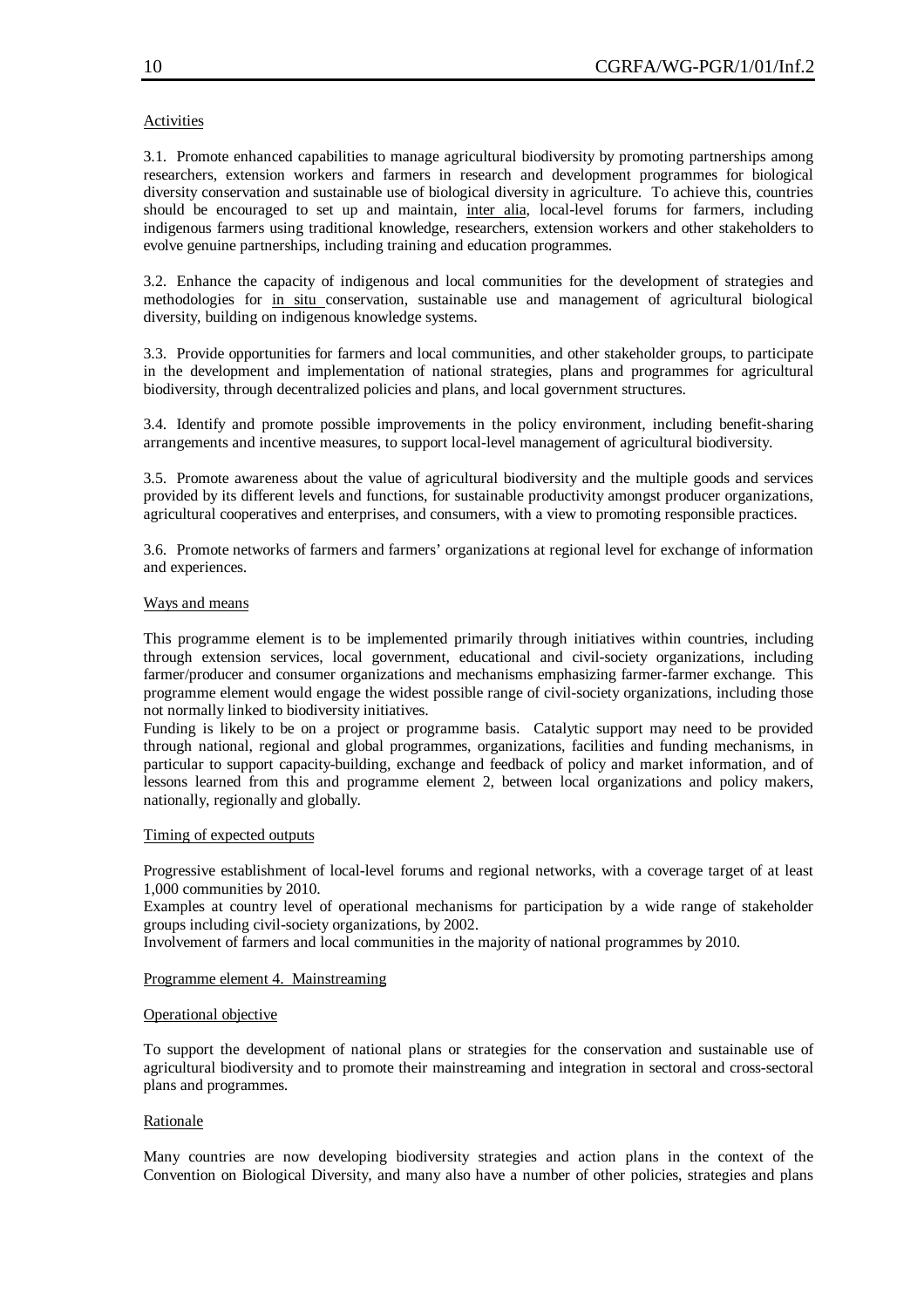related to agriculture, the environment and national development.<sup>3</sup> Moreover, countries have agreed on global action plans for major components of biological diversity, such as plant genetic resources for food and agriculture, and, in Agenda 21 and the World Food Summit Plan of Action, on plans for sustainable development and food security in general.

In most countries, activities related to agricultural biodiversity are undertaken primarily by ministries responsible for agriculture. There is clearly a need to mainstream the action plans for components of agricultural biodiversity in sectoral development plans concerned with food, agriculture, forestry and fisheries, and to promote synergy and avoid duplication between the plans for the various components. Together with other thematic programmes of work, this could contribute to the integration of biodiversity considerations in national plans.

Development and implementation of action plans requires reliable and accessible information, but many countries do not have well developed information, communication or early-warning systems or the capacity to respond to identified threats.

# Activities

4.1. Support the institutional framework and policy and planning mechanisms for the mainstreaming of agricultural biodiversity in agricultural strategies and action plans, and its integration into wider strategies and plans for biological diversity, through:

Support for relevant institutions in the conduct of assessments on the status and trends of agricultural biodiversity within the context of ongoing biodiversity and sectoral assessments;

(b) Development of policy and planning guidelines, and training materials, and support for capacity-building initiatives at policy, technical and local levels in agricultural and environmental forums for the development, implementation, monitoring and evaluation of policies, programmes and actions for the conservation and sustainable use of agricultural biodiversity; and

Improved consultation, coordination, and information-sharing within countries among respective focal points and lead institutions, relevant technical committees and coordinating bodies, to promote synergy in the implementation of agreed plans of action and between ongoing assessments and intergovernmental processes.

4.2. Support the development or adaptation of relevant systems of information, early warning and communication to enable effective assessment of the state of agricultural biodiversity and threats to it, in support of national strategies and action plans, and of appropriate response mechanisms.

4.3. Promote public awareness of the goods and services provided by agricultural biological diversity, and the value and importance of such diversity for agriculture and for society in general.

4.4. Promote ongoing and planned activities for the conservation, on farm, in situ, and ex situ, in particular, in the countries of origin, of the variability of genetic resources for food and agriculture, including their wild relatives.

## Ways and means

Activities would be implemented primarily at national level through enhanced communication, coordination mechanisms and planning processes that involve all stakeholder groups, facilitated by international organizations, and by funding mechanisms.

This programme element should draw upon the experience of ongoing programmes (such as UNEP's support to national biodiversity strategies and action plans) and a critical analysis of existing practice.

National, regional and international projects and programmes that address policy and institutional development within specific sectors should make provision, as appropriate, for integration across sectors. Similarly, the development of guidelines should be carried out within the context of the objectives of this programme element.

Resources may need to be identified to further develop or adapt early-warning systems, including the capacity to identify thresholds and action needed, and for pilot examples of effective and sustainable response mechanisms to address threats at local, national and supranational levels.

<sup>&</sup>lt;sup>3</sup> These include agricultural sector plans, national environment action plans, national sustainable development strategies, national forestry action plans, World Bank plans for structural adjustment, etc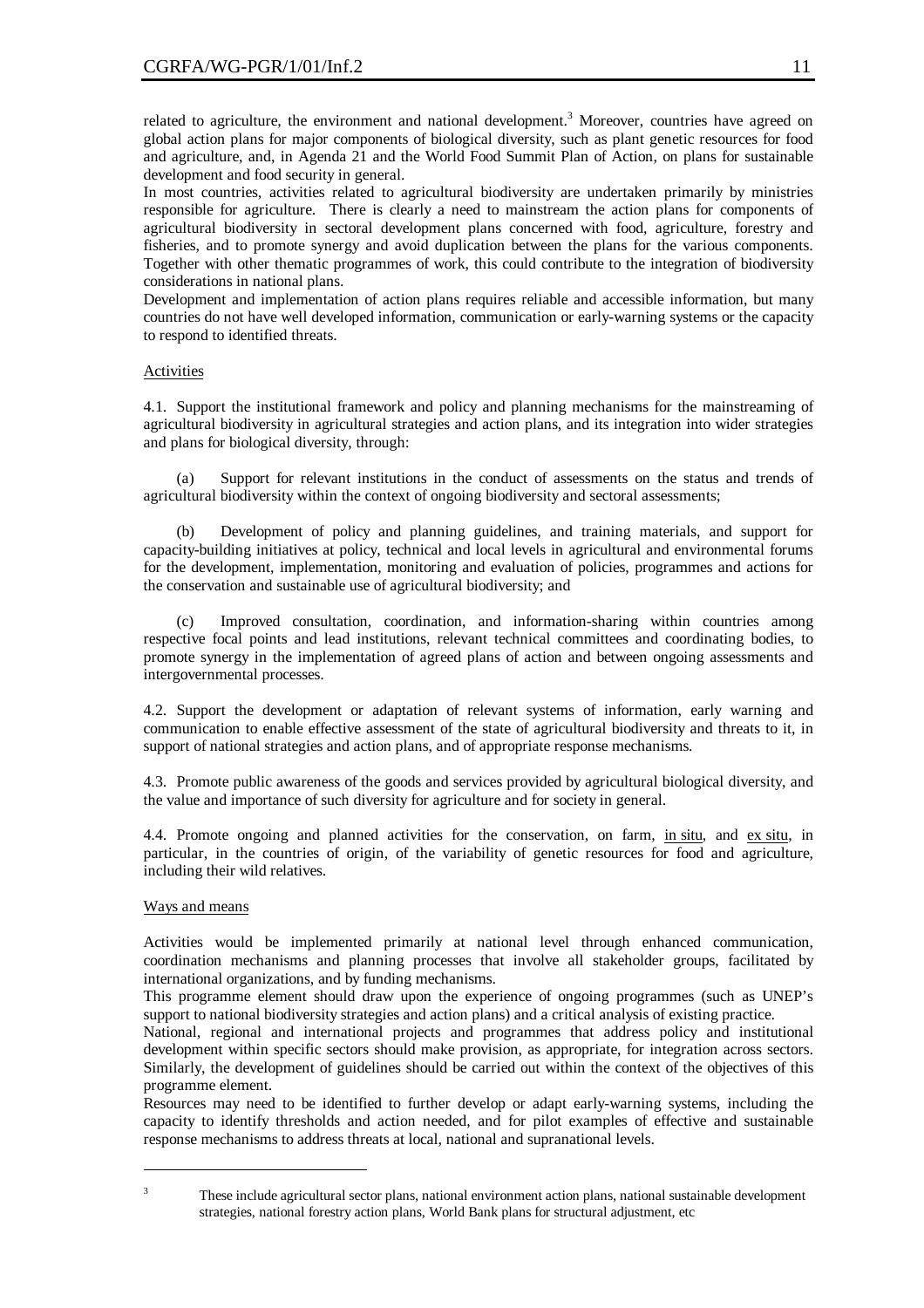# Timing of expected outputs

Progressively increased capacity at national level for information management, assessment and communication. Over 100 countries to participate in various assessments under activities 1.1 and 1.2 by 2005.

Coordination between sectoral assessments and plans of action at national level in the majority of countries by 2005.

Range of guidelines published at the international level (on topics to be determined according to needs at national and regional levels).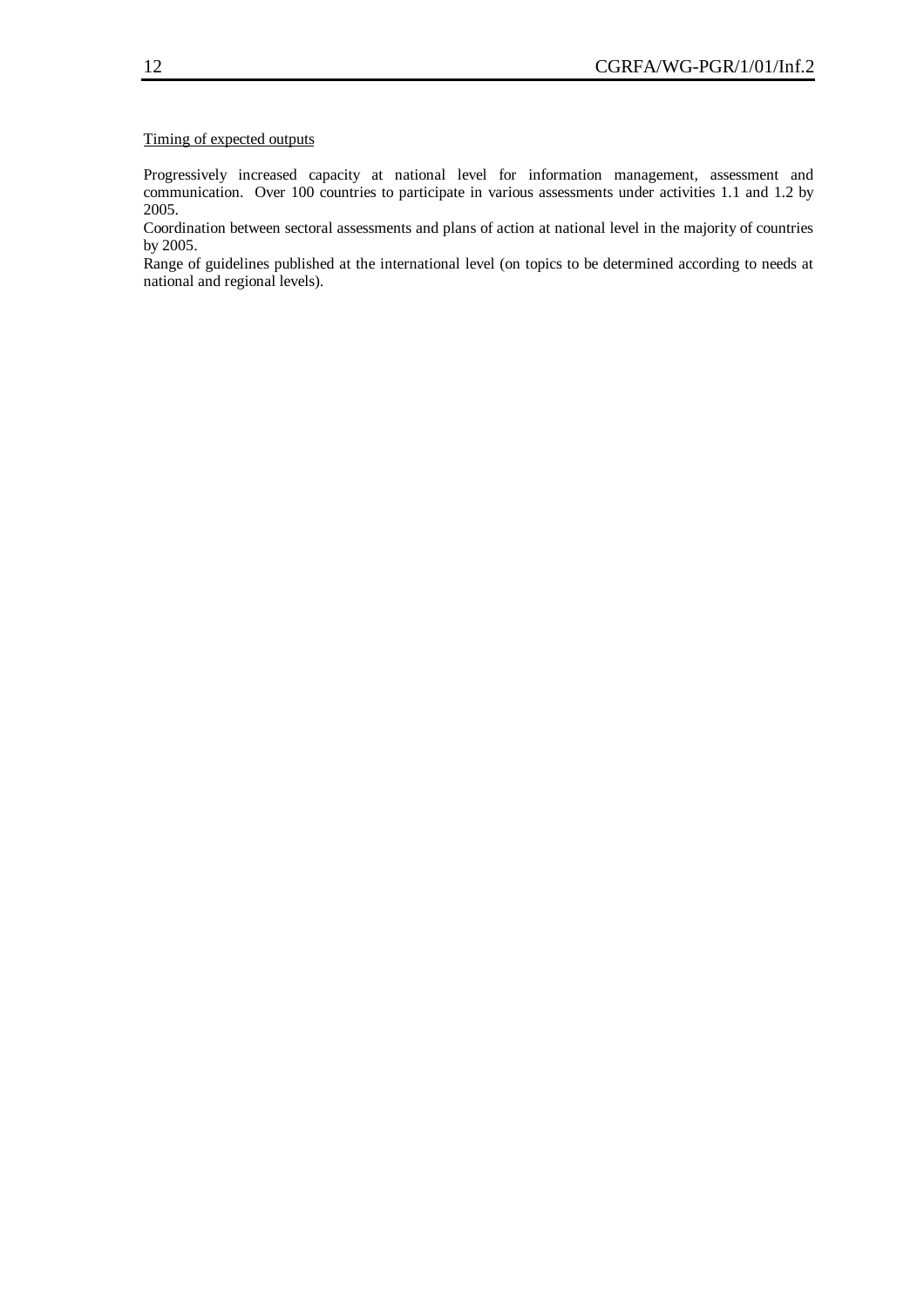# Appendix

#### THE SCOPE OF AGRICULTURAL BIODIVERSITY

1. Agricultural biodiversity is a broad term that includes all components of biological diversity of relevance to food and agriculture, and all components of biological diversity that constitute the agroecosystem: the variety and variability of animals, plants and micro-organisms, at the genetic, species and ecosystem levels, which are necessary to sustain key functions of the agro-ecosystem, its structure and processes, in accordance with annex I of decision III/11 of the Conference of the Parties to the Convention on Biological Diversity.

2. The Conference of Parties has recognized "the special nature of agricultural biodiversity, its distinctive features, and problems needing distinctive solutions".<sup>4</sup> The distinctive features include the following:

(a) Agricultural biodiversity is essential to satisfy basic human needs for food and livelihood security;

(b) Agricultural biodiversity is managed by farmers; many components of agricultural biodiversity depend on this human influence; indigenous knowledge and culture are integral parts of the management of agricultural biodiversity;

(c) There is a great interdependence between countries for the genetic resources for food and agriculture;

(d) For crops and domestic animals, diversity within species is at least as important as diversity between species and has been greatly expanded through agriculture;

(e) Because of the degree of human management of agricultural biodiversity, its conservation in production systems is inherently linked to sustainable use;

(f) Nonetheless, much biological diversity is now conserved ex situ in gene banks or breeders' materials;

(g) The interaction between the environment, genetic resources and management practices that occurs in situ within agro-ecosystems often contributes to maintaining a dynamic portfolio of agricultural biodiversity.

3. The following dimensions of agricultural biodiversity can be identified:

(a) Genetic resources for food and agriculture, including:

- (i) Plant genetic resources, including pasture and rangeland species, genetic resources of trees that are an integral part of farming systems;
- (ii) Animal genetic resources, including fishery genetic resources, in cases where fish production is part of the farming system, and insect genetic resources;
- (iii) Microbial and fungal genetic resources.

These constitute the main units of production in agriculture, including cultivated species, domesticated species and managed wild plants and animals, as well as wild relatives of cultivated and domesticated species;

(b) Components of agricultural biodiversity that provide ecological services. These include a diverse range of organisms in agricultural production systems that contribute, at various scales to, inter alia:

(i) Nutrient cycling, decomposition of organic matter and maintenance of soil fertility;

(ii) Pest and disease regulation;

See decision II/15 of the Conference of the Parties to the Convention on Biological Diversity.